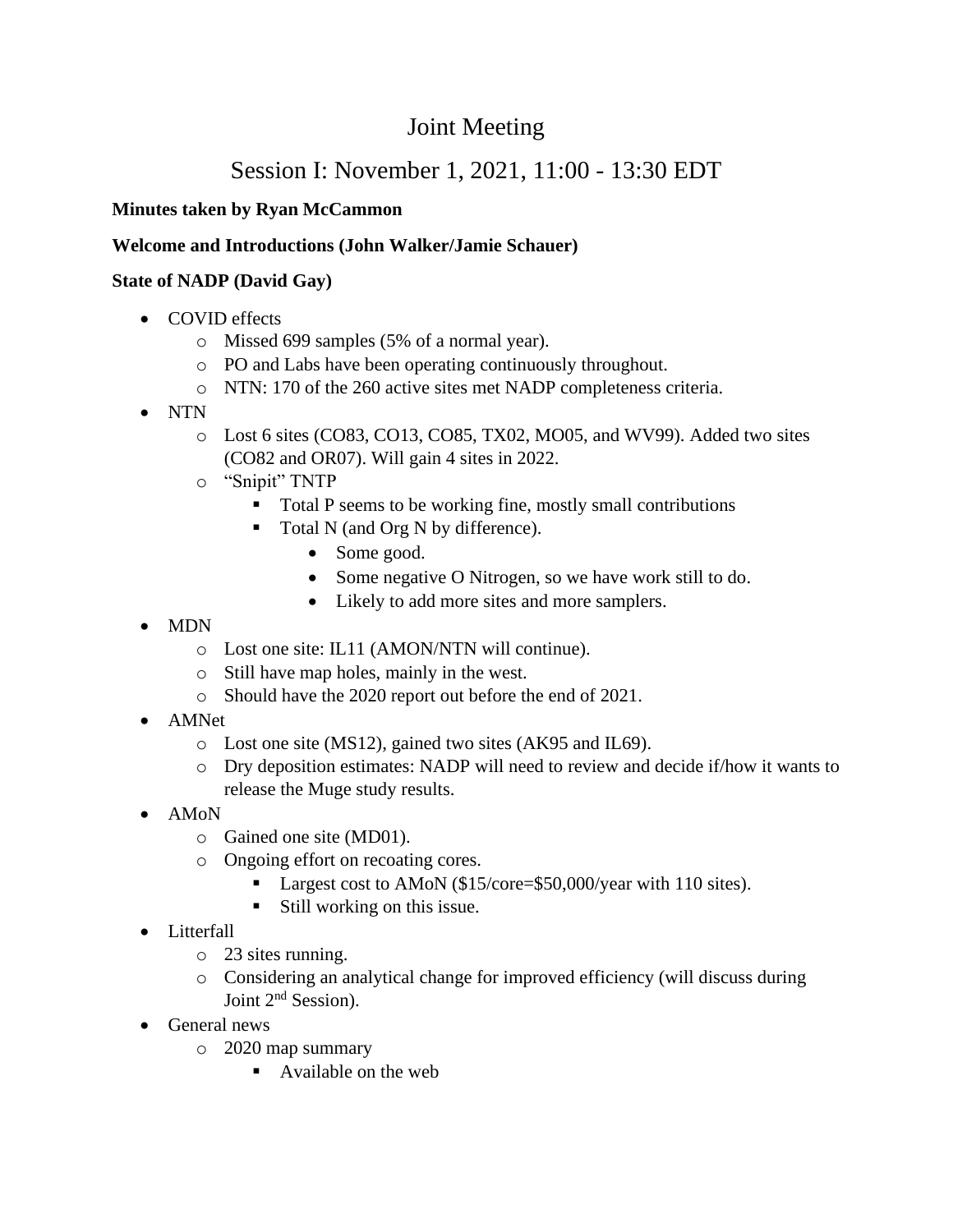- **•** Printing 1500 copies to distribute to operators, supervisors, and Federal agencies.
- o New website is up and running.
- 2022 Spring NADP Meeting
	- o Hybrid at the Concourse Hotel.
- 2022 Fall NADP Meeting
	- o In-person in Knoxville, Tennessee at the University of Tennessee.
- Recycling issues
	- o Cost a big problem.
		- $\blacksquare$  Gloves (~\$1200/year).
		- 60,000 bags (~\$4000/year).
	- o We are starting a new partnership with Reynolds and our entire bill for recycling may go to about \$1000/year.
- John "Jack" Beach death:<https://www.onlineathens.com/obituaries/p0158783>.

Greg Wetherbee: Two new NTN sites: MO46 and TX41. TN00 moved to University of Tennessee. OK17 moving to OK06.

Winston Luke: How many site operators are participating in online training? Richard Tanabe: 50-60.

Amy Mager: send in your bags for recycling.

Donna Schwede: Regarding sites moving: we need to know if a site moves for modelling purposes. David Gay: if a site moves more than 10km, need a new siteID (due to model grid size).

**NOTE:** Even if a site moves < 10km it might move outside the existing 12km grid depending on where it was located within the grid. This is important to know for model evaluation and NADP does not currently track/report site moves that occur but are less than 10km from the original site location.

10:18:57 From Kristi Morris to Everyone:

 $AK02$  is NPS :)

10:31:00 From Cari Furiness to Everyone:

Is there a tentative date for the spring meeting?

10:32:08 From Tom Butler to Everyone:

Do I send my used NTN bags back to Madison, so they are recycled?

10:32:53 From Ryan McCammon-BLM-WYSO to Everyone:

We have a hard date: 4/18-22.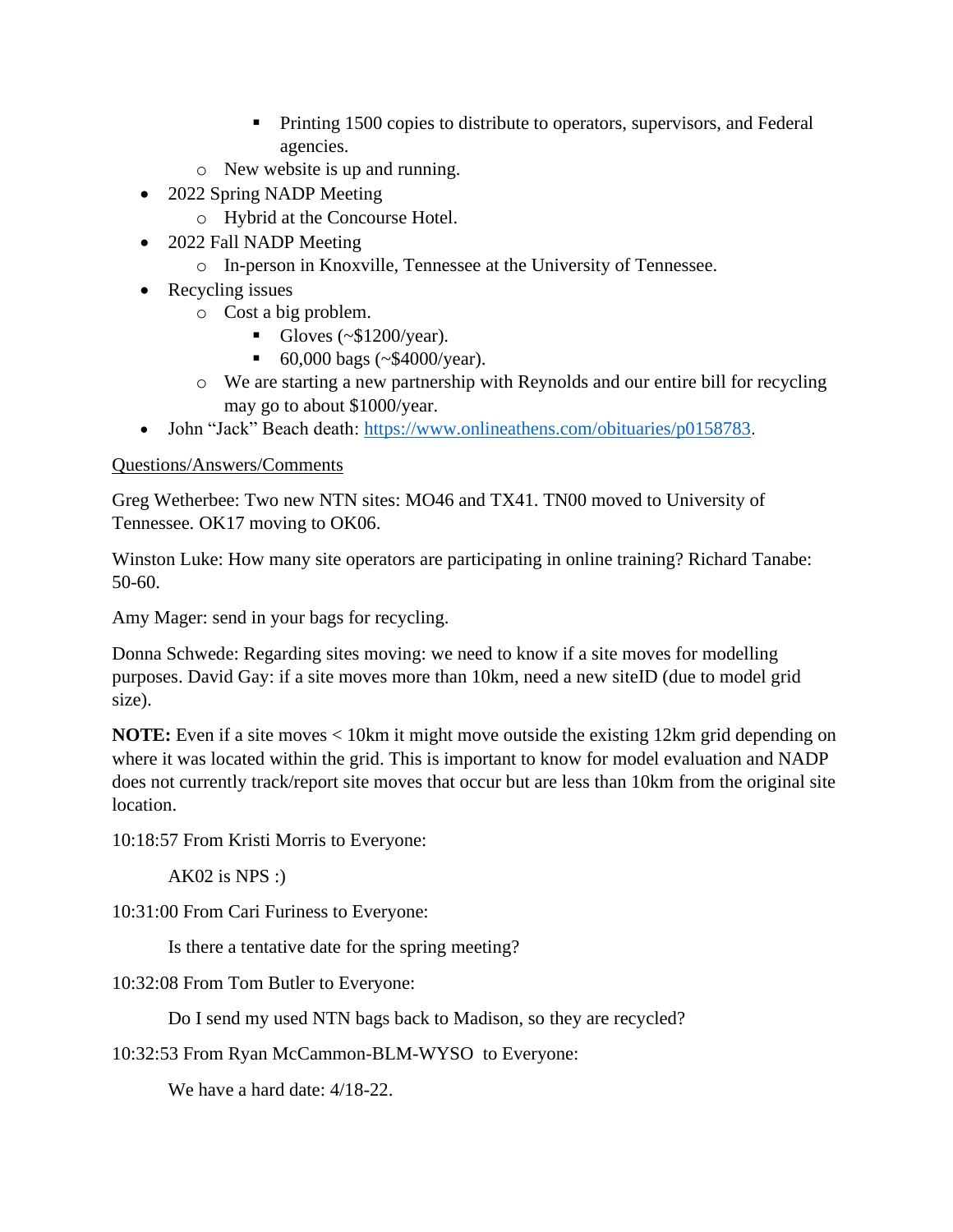10:33:14 From Colin Kelly to Everyone:

At one of last week's sessions, one of the presenters suggested that moving forward meetings/symposiums should have a mixed format of in-person, and online. The reason the person gave was they probably would not have attended if was in person due to cost/travelling logistics. I think this is a good idea.

10:33:38 From Kristi Morris to Everyone:

no worries!

10:39:29 From Melissa Puchalski to Everyone:

 $\omega$ Donna - at least the site we are helping with (TX02 -> TX41) the site will change IDs. Is there anything you need besides the stop/start dates and new IDs? I don't think we ever came to a consensus on what to do with the sites that move < 10km.

10:41:09 From Donna Schwede to Everyone:

@Melissa - we did not come to a consensus. If the site ID changes, then it isn't a problem. More problematic is when they move < 10km. Maybe the site file needs to have a date on it to indicate when it was updated and all previous versions need to be provided?

10:43:13 From Greg Wetherbee to Everyone:

Picking up on Colin's suggestion - Just like if sponsors don't fund sites, we don't have a network, so it goes with symposia where if we don't have paying attendees, we don't have a symposium. Therefore, if we are going to have a hybrid meeting with virtual attendance, I would strongly suggest that if someone wants to present a talk or poster, then they need to be in attendance in person, and we keep the virtual attendance to a YouTube live stream. Just my opinion.

10:46:13 From John Walker to Everyone:

I agree, Greg. With a hybrid option, which I support, we need to think about how we can keep in-person attendance at a healthy level. Requiring presenters to attend in person would help.

10:54:09 From Greg Beachley to Everyone:

I'm glad that we will discuss the hybrid option and some guidance for virtual and inperson attendance. I think we also need to consider the science (and other) committees as well. TDep has experienced a spike in attendance with the remote access, so there is a lot of benefit in the virtual. Also we have had virtual presentations at in-person meetings, so I agree that we need to stakeout a balance between the virtual and in-person attendance.

10:55:15 From colin kelly to Everyone:

possible suggestion for Hybrid meeting model; Free, viewer only on YouTube, Full Price for in-person attendance, a nominal fee for those that want to participate via Zoom.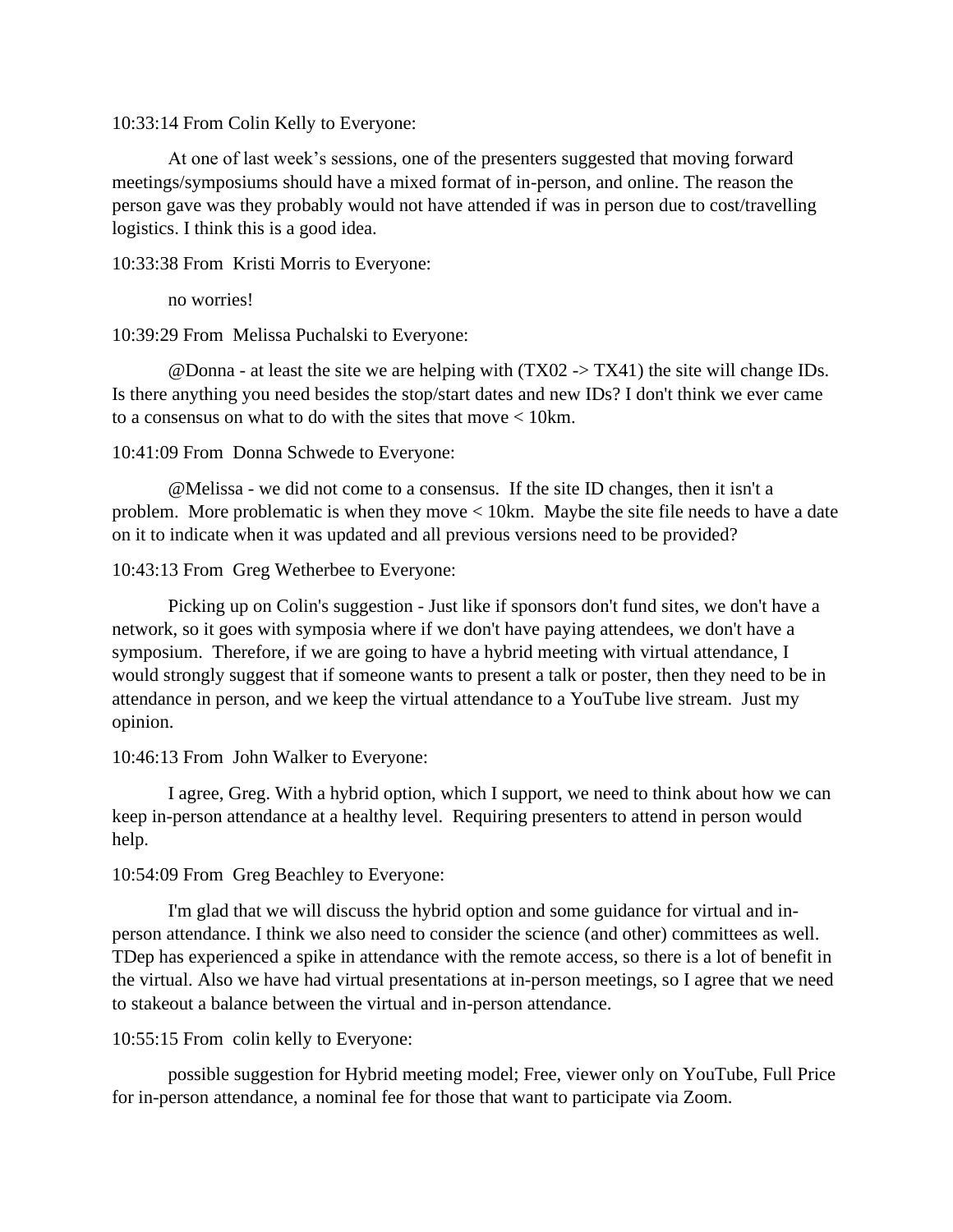10:56:07 From Doug Burns to Everyone:

I think that we should consider allowing some international presenters to attend virtually just to keep our meeting open to those who would like to present but don't have the funds to attend the meeting.

10:56:21 From Cari Furiness to Everyone:

Cost is likely to be higher for hybrid technology

11:00:57 From Colin Kelly to Everyone:

another that came out of some of the sessions last week- inviting government agents to attend the symposium to increase exposure of our work, and more actively engage and inform them.

11:01:00 From Greg Wetherbee to Everyone:

Priority 4 - International Participation and Collaboration - USGS is going to reach out to David Kelleghan (Rep. of Ireland) on integrated deposition/ecological monitoring network strategy that they are implementing. Is there potential to incorporate Nat. Phenology Network to do the ecological monitoring part to correlate with NADP? Just a thought. We'll talk to David in the next week or two.

11:02:38 From Andrew Johnson - Maine DEP-BAQ to Everyone:

I support the hybrid meeting format, but just want to note that by offering a remote attendance option will make it challenging for some (including me) to get approval to spend travel funds for in-person attendance.

11:04:58 From John Walker to Everyone:

Good point, Andy. I suspect that might be an issue for some Feds too.

11:09:37 From Emmi Felker-Quinn to Everyone:

The fall NADP meeting has grown into a two week event. What if in the future we had an online week of science symposium and an in-person/hybrid week of committee meetings?

11:10:23 From Greg Wetherbee to Everyone:

Right, Andy. Let's say that several people from the same agency want to go to the meeting and someone in that same agency says "oh, I just want to attend virtually," and that leads management to decide that everyone will attend virtually to save money. If that happens enough times, then we cannot pay for the \$50/gallon coffee bill for the in-person meeting. We pay about \$10-15K for meeting space and(or) food. That's a lot of registrations. I predict that if you do the hybrid meeting, then this useful technology (Zoom) will kill our in-person meetings which are way more productive because of discussions and opportunities for collaboration which are revealed at meals and in the evenings, will be completely lost. I would be okay with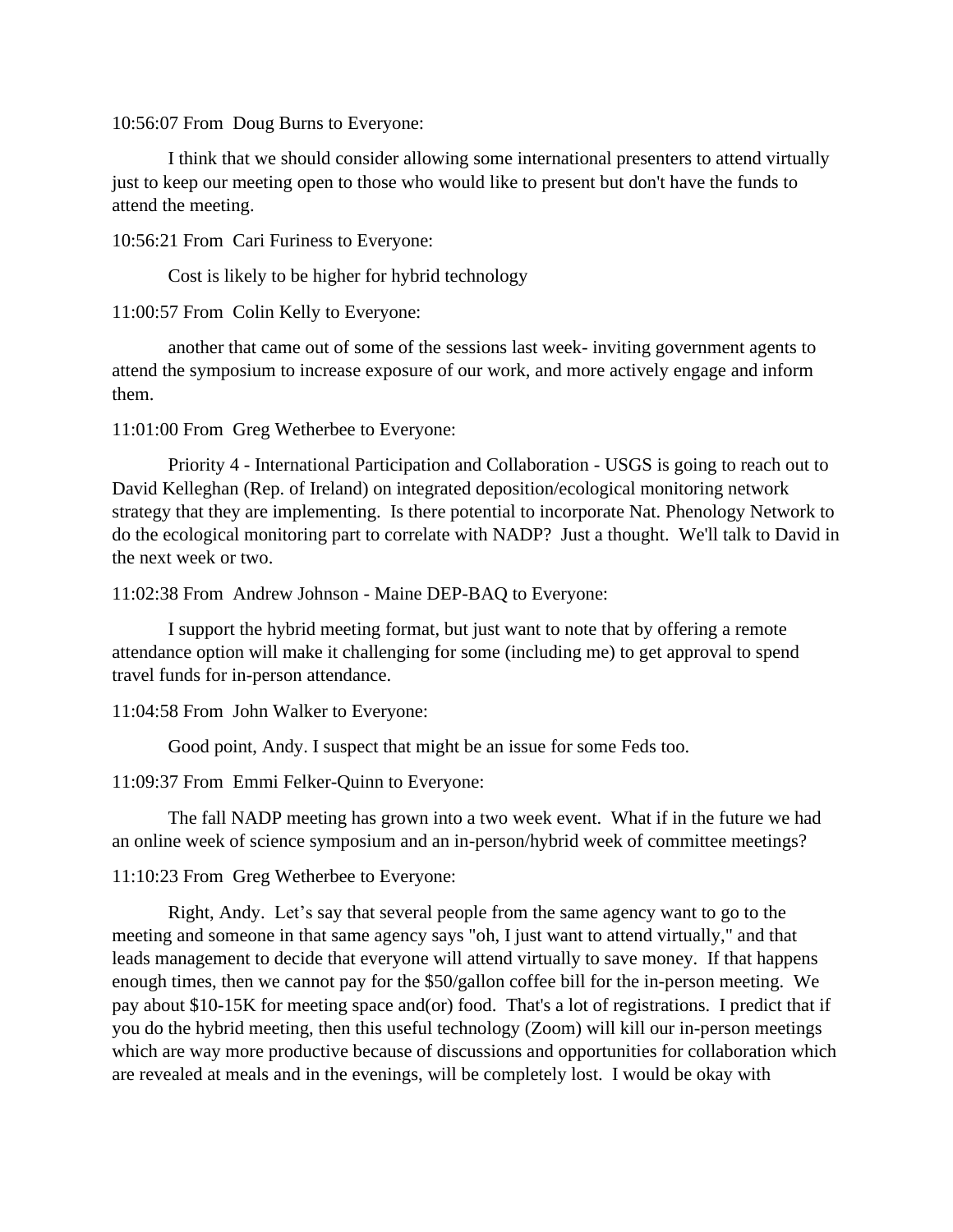international participation on Zoom for Science Committees and Technical Committees only, but not the symposium.

# **Strategic Planning & MDN Network Viability Discussion (David Gay)**

- Executive Committee suggested prioritizing strategic initiatives (Status since Spring 2021 meeting).
	- o Priority One: Sustainability of NADP Networks: Status=Progress
	- o Priority Two: Expansion of NADP participation, audience, and data users: Status=Some Progress
	- o Priority Three: New networks and initiatives. (PFAS, Total P&N, NTN Dry Deposition, and NAPNet / PollenSense): Status=Progress.
	- o Priority Four: Develop strategies for international engagement and capacity building: Status=Not much progress.
	- o Priority Five: Research and Scientific Developments: Status=Some progress.
	- o Priority Six: New Products to Increase Scientific Relevance: Status=Some progress.
	- o Priority Seven: Use New Technologies: Status=Not much progress
	- o Priority Eight: NADP Governance and Organizational Changes: Status=Some progress.
- Priority One: Sustainability of NADP Networks.
	- o NTN is doing pretty well overall.
	- o AMoN is growing.
	- o The sustainability issue is with the Mercury Programs.
	- o MDN continues to add sites.
- Priority Two: Expansion of NADP participation, audience, and data users.
	- o FWS attempt to add MDN (and NTN) sites to more refuges
	- o EPA working with Tribes
	- o Idea from budget of passive initiative for Hg, with likely new sites, new support organizations, new data users
		- This also has potential international implications
		- Can run this network wherever you wish
- Priority Three: New networks and initiatives (PFAS, Total P&N, NTN Dry Deposition, and NAPNet / PollenSense).
	- o PFAS continues to lead here
	- o Significant movement forward on SnipIt Sampler (TNTP)
	- o Passive initiative for Hg, proposed by budget
	- o Dry Deposition model moving forward, with finalization soon,
	- o NAPNet/PollenSense: project ending now, ability to use NADP as a pollen network, and PS operation
- Priority Four: Develop strategies for international engagement and capacity building.
	- o Not much progress
		- However, the international aspects of a Passive Hg Collector are possible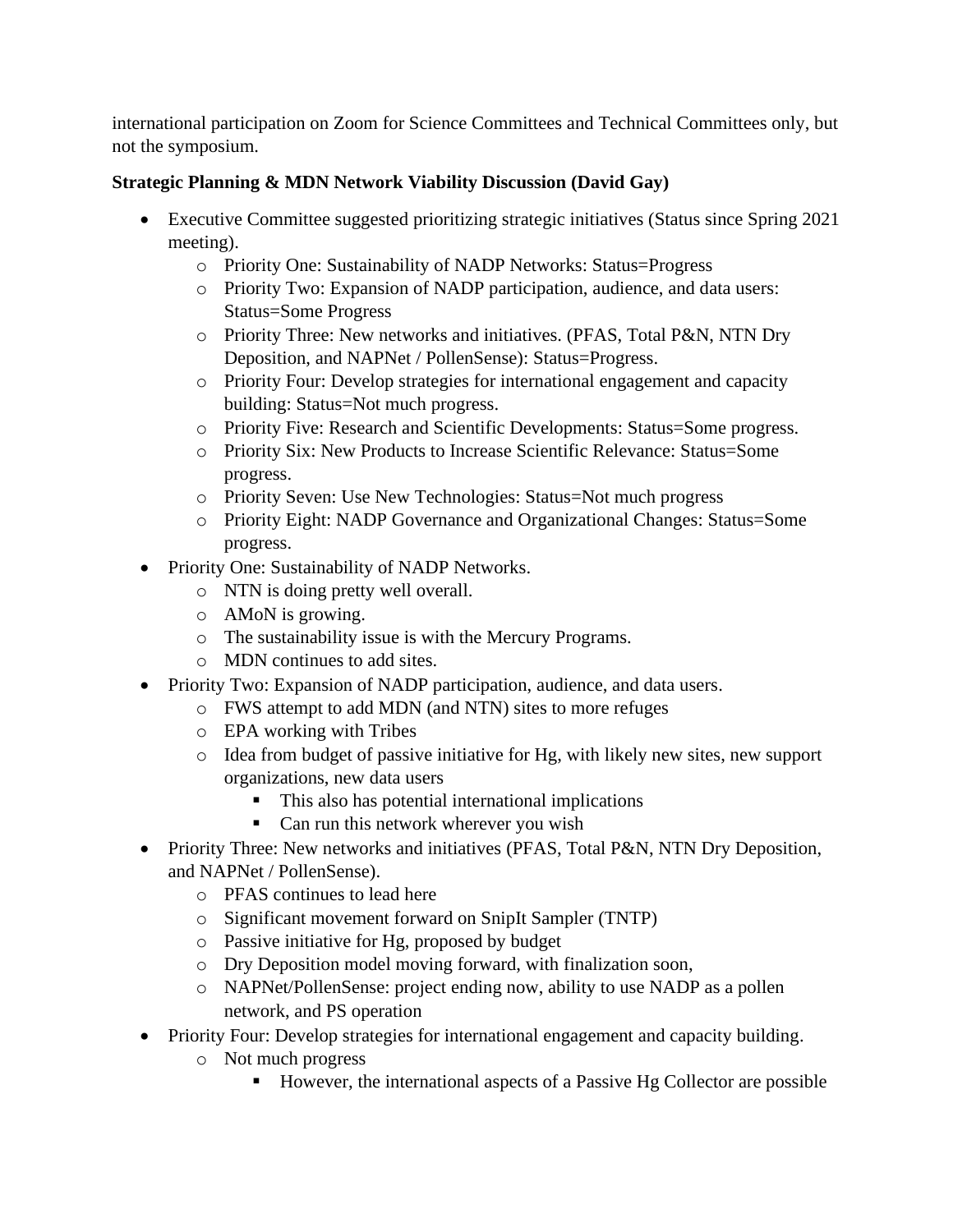- If you consider tribes international (as they are), then we have begun to work on increasing the tribal contribution to the mercury networks
- Priorities Five and Six: Research and Scientific Developments/New Products to Increase Scientific Relevance.
	- o Good progress
		- **PFAS continues to lead.** 
			- Working on PFAS in a larger network of wet deposition.
			- Martin Shafer is also beginning an atmospheric measurement project.
			- New lab in shared space at Henry Mall.
		- SnipIt Sample (TNTP)
			- TP is looking good.
			- TN isn't quite as good, but mostly in the right direction.
			- New audiences and new data users here.
- Priority Seven: Research and Scientific Developments.
	- o Not much progress.
		- Potential Passive Hg work here
		- Mark/Wyatt/Richard redesigning the sensor electronics
		- New style of training videos.
		- Redesign of final OA.
- Priority Eight: NADP Governance and Organizational Changes: Not much progress.

10:46:03 From Donna Schwede to Everyone:

For the Hg networks, do we have global modeling results that provide an estimate of what the concentrations are in the west? Can or are we using this information to motivate new sites? David Gay: We haven't done that, but it's a good idea. Donna: checking into statistical techniques to determine where we need monitoring. David: let's get with Muge to figure out paths forward. John Walker: we need to use satellite data to assist in this effort.

#### **Website Update (Richard Tanabe/Bob Larson)**

• Richard gave a virtual tour of the new website and got a lot of kudos concerning the redesign.

#### Questions/Answers/Comments

None.

#### **Lab/Network Updates**

- **Sample and Data Processing (Amy Mager)**
	- o Sample Processing.
		- Receive/login/data entry on samples all networks (NTN, AMoN, MDN, MLN).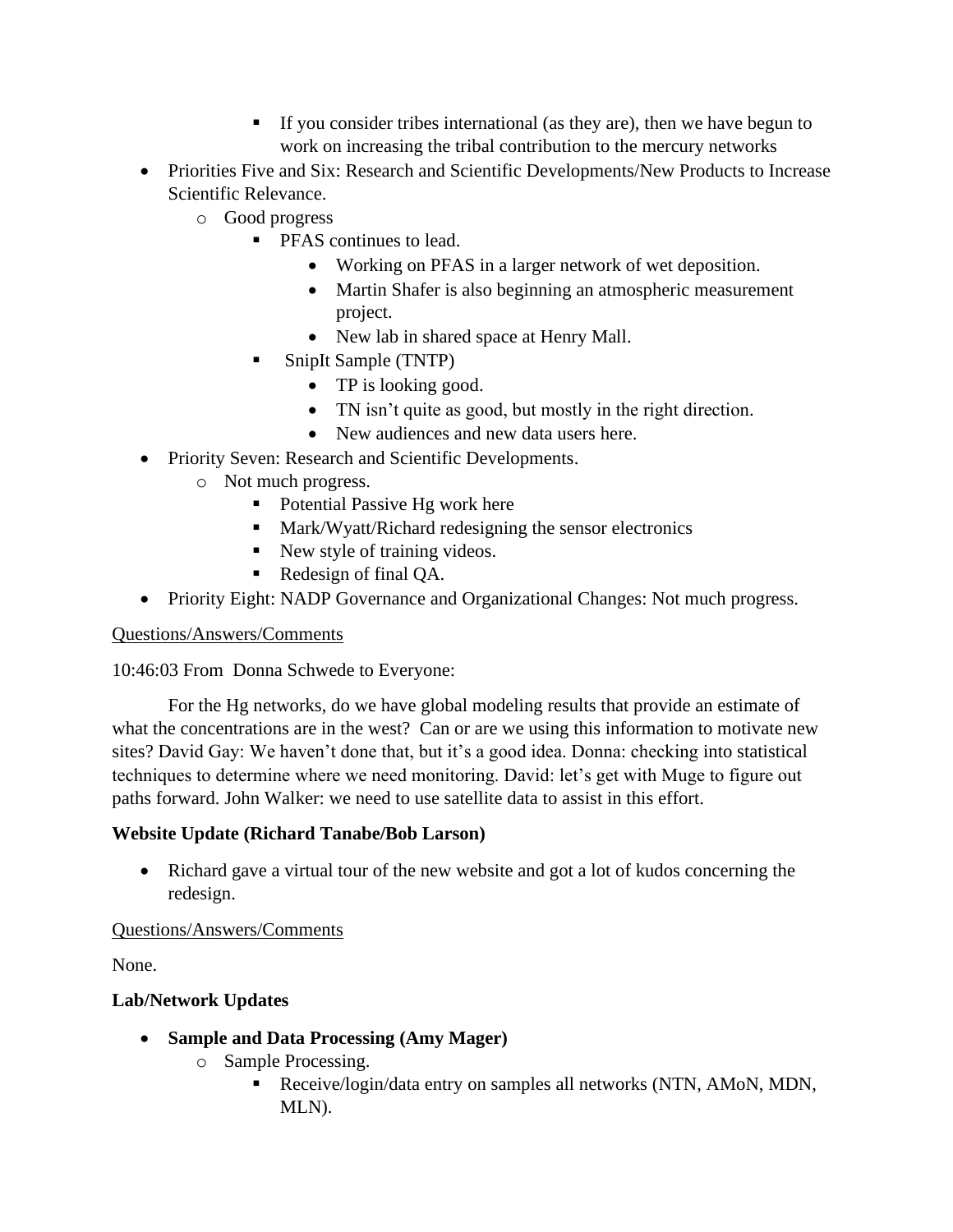- Receive/clean/ship sampling supplies for all networks.
- Collect all necessary supply/sample QC.
- Contamination coding/pH/Conductivity/filter NTN samples.
- Store sample archive, process, and ship special studies samples.
- [https://youtu.be/C6pZB5zW4m0](about:blank)
- Network Equipment Depot (**NED**) is also located at Henry Mall.
- o Data Processing
	- Review precipitation, field, and analytical data for every sample received
	- Error flags, notes codes... QR (quality rating) Code for each sample
	- **•** Preliminary reports sent to sites monthly
	- Publish data to Program Office to website
- o NTN Bag Sampling
	- 1 year in! (started in Oct., 2020; 99% of sites converted by May, 2021)
	- **Smooth transition overall**
	- Operator training sessions via Zoom
	- Supply shipping proactive, utilize a supply questionnaire and close communication with sites
	- Cost savings:
		- Reduction in shipping costs and labor (\$70K/year for NADP)
		- Shipping savings for sites  $=$  \$400/yr
	- Currently exploring a thinner bag  $-\cos t$  savings, easier for operators
	- **Supply Chain Shortage** 
		- Pandemic resulted in supply chain shortage of raw materials, especially plastic.
		- Supply is good.
	- Sample Archive/Special Studies
		- Sample Archive
			- o 5 years' worth of every sample with enough volume, oldest year rotated out - Refrigerated
			- o Forever sites, save every sample forever (WI06, IL11, NH02, NE15) - Frozen
			- o Fixed sites, save one sample per month forever (CA99, CO99, FL11, NC41, NY20, OR97, TN11, TX16, WV18, WY00) - frozen
			- o IL11 forever samples are now in Wisconsin!!
			- o All samples out of the Biotron cost savings
		- Special Studies
			- o Average about 1 request per month
			- o Incoming samples and archived samples
			- o 2020/2021 have brought many special requests: PFAS, COVID, Wildfires, Blizzards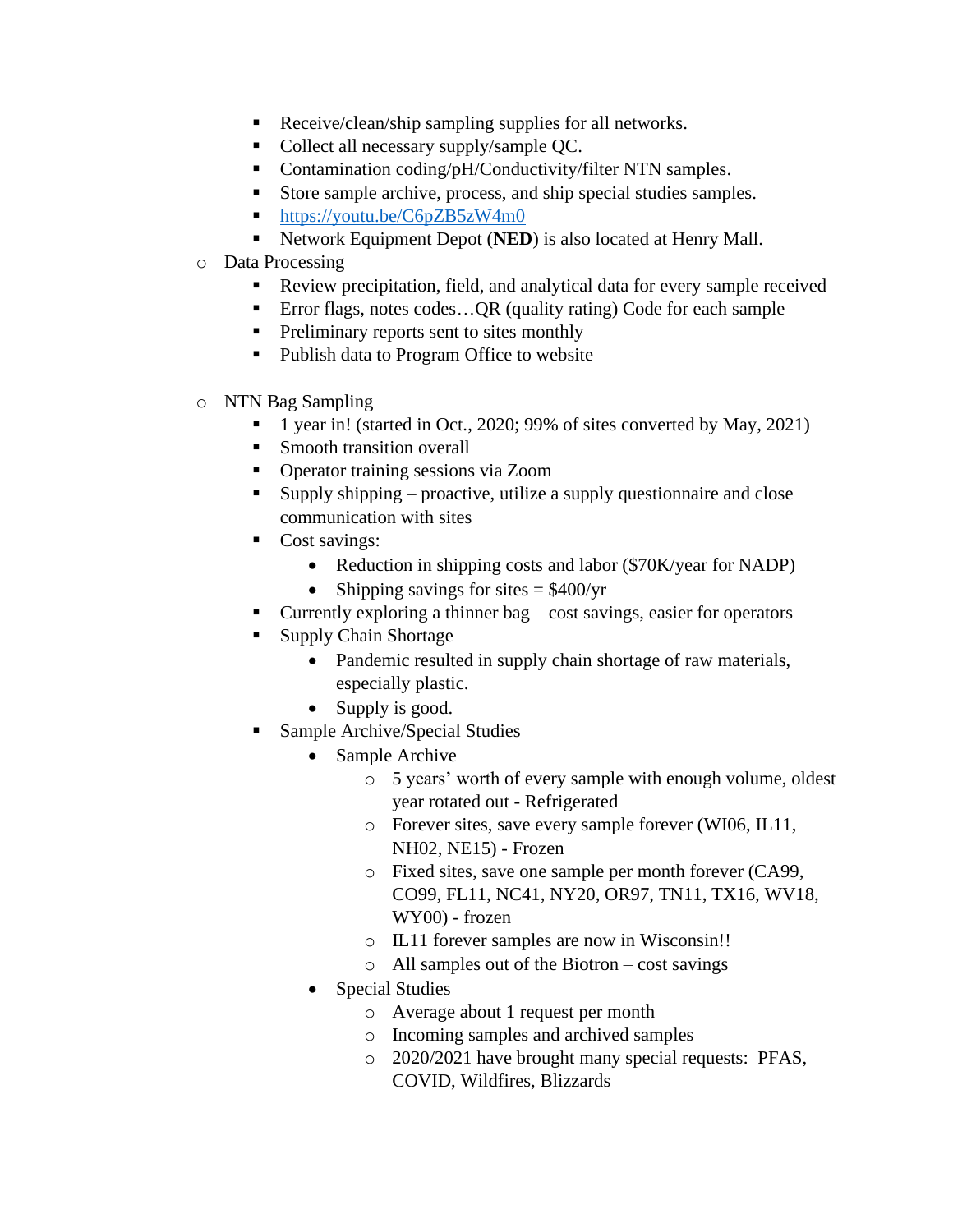- PFAS currently pulling samples from 8 NTN sites for EPA project; interest continues to grow
- Mercury Litterfall Network (MLN)
	- LIMS modules have been developed for login and processing of MLN samples
- Field & System Blank Program
	- Dry week, site pours control solution through the collection system
	- Assess background contamination
	- NADP staff taking over prep shipping of samples for this program in 2022
	- Gain efficiencies ship in supply boxes that are already going out
- Data Review and Reporting
	- Data are reviewed and reported based on monthly data sets
	- Preliminary data from the CAL and the HAL are reported to site operators and published to the PO (goal  $= 90$  days from the end of the sample month)
	- PO publishes the data to the NADP website (goal  $=$  30 days after receiving from lab)
	- Have been at 90 days  $+/- 10$  days starting with the Jan 2021 data set; Aug 2021 data in review process for all 3 networks
	- Branched approach to data review working well (review/resolve) field operations issues within 1-2 wks: gaps/overlaps, site ops, precip issues)
	- Continue to work on streamlining/efficiencies in process
- **Data Review Priorities and Improvements** 
	- Move forward with branched data review workflow processes (vs linear)
	- Examine & implement more concise/complete presentation of sample validity data on the NADP website
	- Evaluate  $&$  revise NADP sample hold times for qualification  $&$ validation purposes
	- Continue to evaluate historical comparison of analytical chemistry for sample validation

11:36:29 From Donna Schwede to Everyone:

Is the 90 day goal for preliminary data or finalized data?

11:37:24 From Zac Najacht to Everyone:

Donna - Preliminary reports sent to sites 90 days

11:40:14 From Cari Furiness to Everyone: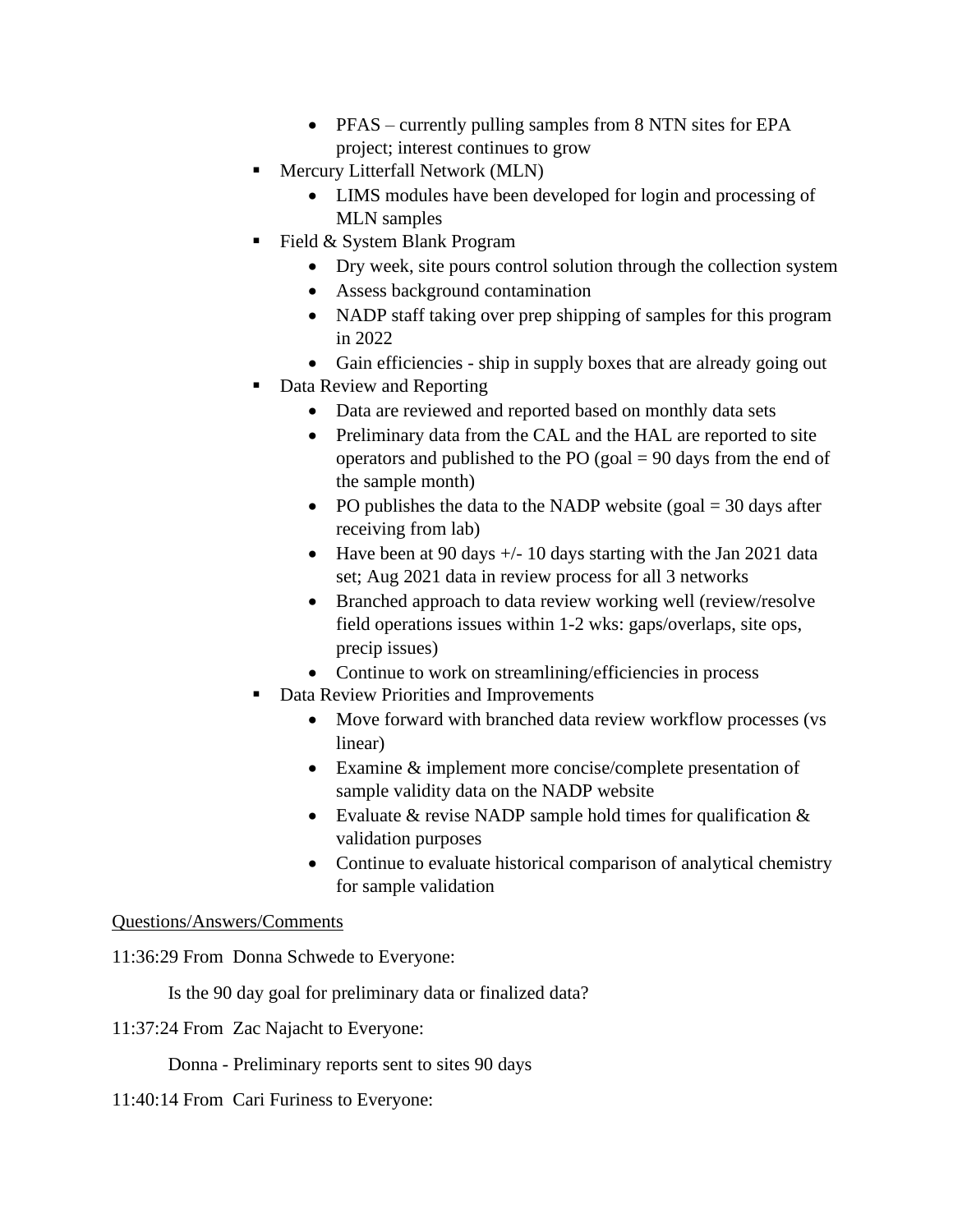Is the PFAS sampling done as subsamples of submitted precipitation samples?

11:44:07 From Amy Mager to Everyone:

Whatever is left after we process the sample is submitted for PFAS analysis in the original bottle it was received in.

# • **CAL Update (Chris Worley)**

- o Instrument updates
	- Lachat flow injection system production was stopped on March 27th, 2020. Lachat is used for NTN Ammonium, Phosphorus and AMoN.
	- Our Soils department has purchased 2 FIAlab instruments (TP, NH4/NO3). Opportunity to evaluate and receive feedback.
	- No major issue with IC's or ICP.
- o AMoN Dip Coating (PRO VS. DIPPER)
	- Had good results until…
	- Exposed to higher concentrations (manure slurry pit)
		- Big difference with higher concentrations.
		- As a result, need to reevaluate whether we should shift to gas phase deposition instead of using the phosphoric acid dip.
- o AMoN Diffusive Bodies
	- Currently utilize diffusion bodies 5 times then pull from circulation.
	- Explore increasing to 10 uses (cost savings).
- o AMoN: 2 weeks versus 1-month deployment comparisons. Tom Butler studies.
	- Results were comparable.
- o NTN sampling bags
	- Halfway through our NTN bag inventory.
	- Contacted VINS Plastic for quote on next set/lot.
	- Currently using 3 mil (thickness) extruded NTN bags.
	- VINS is offering and alternative adhesive method. The adhesive is an aromatic catalytic polyurethane adhesive terminated with an Isocyanate. After 7-Day cure the system is inert and should not have migration
	- WSLH has ordered 100 bags using the adhesive process with a reduced thickness of 2 mil (vs our current 3 mil) to evaluate. CAPMoN is currently evaluating as well
- o TN/TP update
	- No SO<sub>4</sub> crossover from SNIPiT to NTN bucket (that was a concern)
- o NTN 1L Samples-Acidifies
	- **•** Organic Nitrogen relative to Total Nitrogen: Mean of samples was 13% organic nitrogen
- o TN/TP SNIPIT WI-06 Results
	- 10 samples
	- Results showed negative values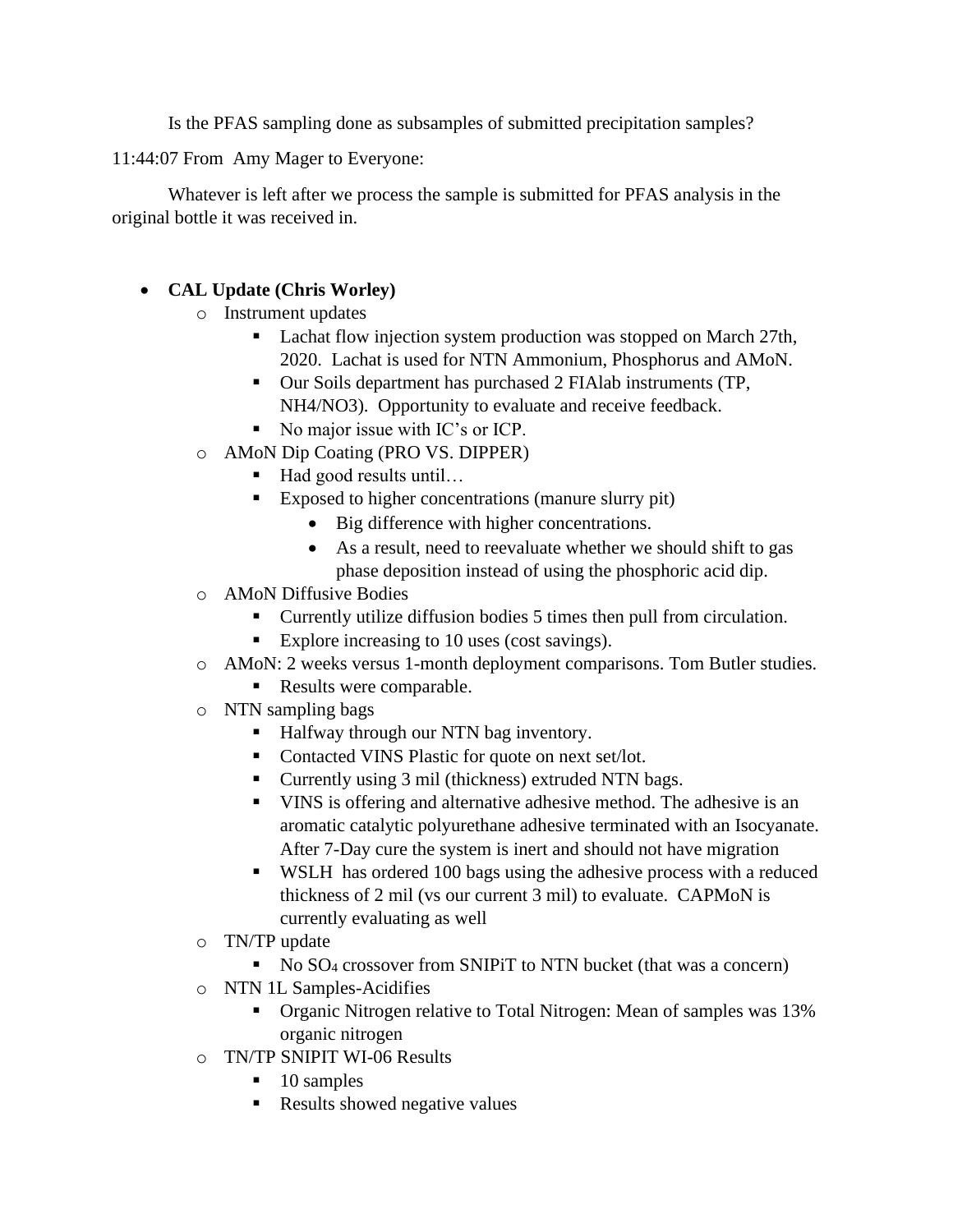- Like to expand data set to assist in this effort
- o 2021 Proficiency Testing Status
	- ECCC- Maintain rating of "Good" (Poor, Fair, Good, Very Good).
	- No flagged or warning limits exceeded, but we exhibit bias on multiple parameters.
- o WMO and USGS PT
	- SO4 percent difference was low
- o CAL External Review
	- Late September NADP conducted an External Review of the CAL.
	- Will be receiving the final review report shortly.
	- **Exit review was positive overall**
- o Major CAL Changes

| <b>Date</b> | <b>Change</b>                                                                                                                                                                                                                                                                                                                                                                                | Reason                                                                                            |
|-------------|----------------------------------------------------------------------------------------------------------------------------------------------------------------------------------------------------------------------------------------------------------------------------------------------------------------------------------------------------------------------------------------------|---------------------------------------------------------------------------------------------------|
| 4/26/2021   | Started new rinse in protocol after pH standard FLPH                                                                                                                                                                                                                                                                                                                                         | Identified standard carryover issue<br>due to replicate failures                                  |
| 5/3/2021    | Stirring of pH measurement and calibration sample tubes<br>begins                                                                                                                                                                                                                                                                                                                            | Improved precision and accuracy<br>with stirring protocol                                         |
| 5/27/2021   | Beginning May 28, 2021 a second order calibration curve<br>will be used for orthophosphate on the Lachat.                                                                                                                                                                                                                                                                                    | Improving accuracy                                                                                |
| 6/3/2021    | Starting on 6/3/2021 a second archive sample bottle for<br>NTN will NOT be collected. One bottle will be filled as full as<br>possible and sent over for analysis and any remaining<br>sample will be saved and returned for archiving. The<br>exception to this are the fixed and forever sites which will<br>still have archive samples collected in a second bottle per<br>usual process. | Due to major supply shortages<br>worldwide this will also be more<br>efficient and save resources |
| 7/6/2021    | Not a permanent change but due to worldwide shortages of<br>plastics our supply QC for some things such as bottles will<br>be less than the SOPs/QAPs require until supplies are no<br>longer so limited.                                                                                                                                                                                    | Due to major supply shortages<br>worldwide this will also be more<br>efficient and save resources |
| 7/21/2021   | ICP analysis changed to a single curve, dropped High FL<br>since single curve                                                                                                                                                                                                                                                                                                                | To simplify ICP data assessment after<br>much validation                                          |
| 8/20/2021   | Expiration date for AMoN reagents extended to 3 weeks.                                                                                                                                                                                                                                                                                                                                       | After validating this was acceptable it<br>will save resources                                    |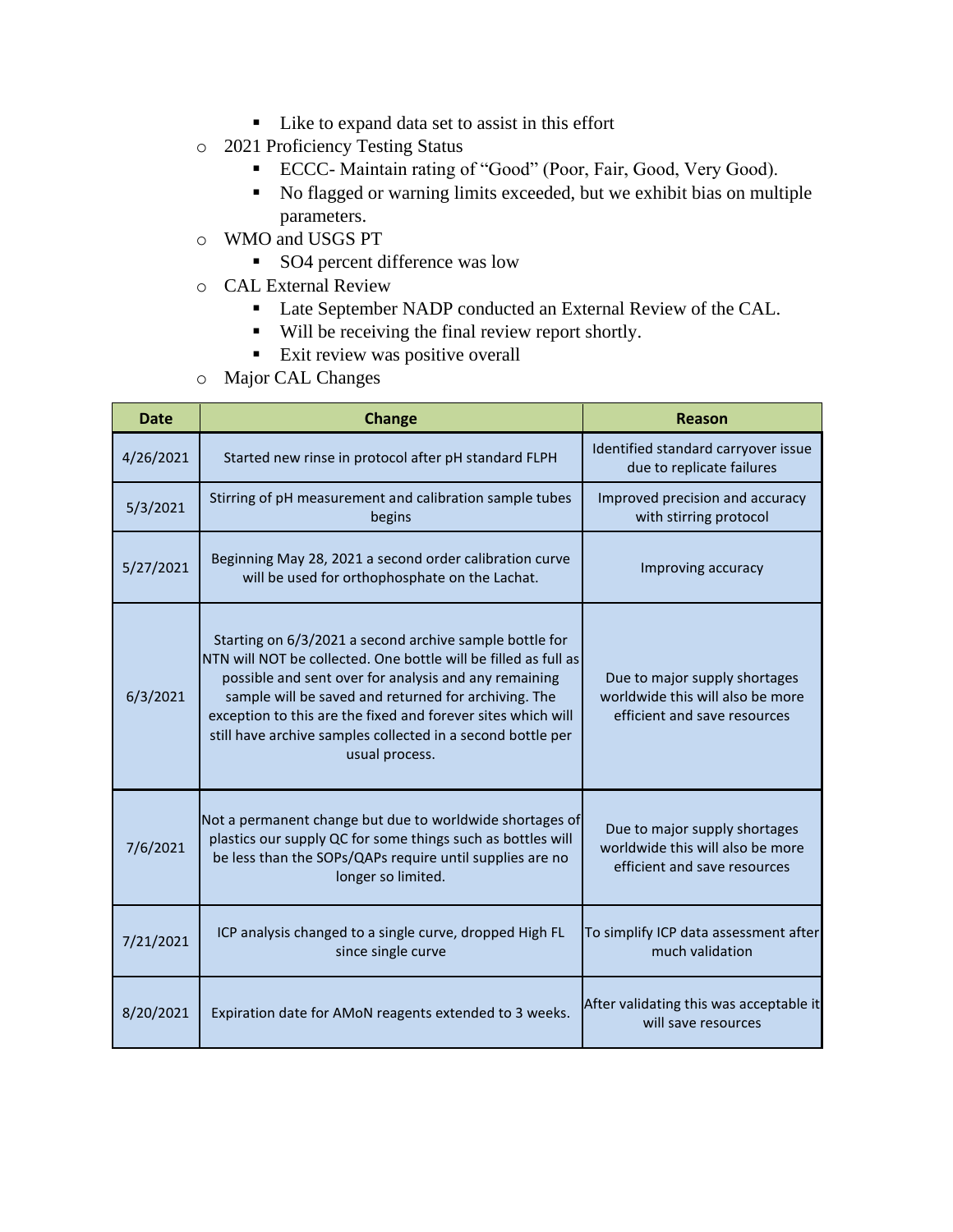# • **HAL Update (Mark Olson)**

- o Mercury Analytical Lab (HAL) at WSLH
	- 2020 QA report is complete
	- HAL prep lab remodel is complete (moved in May 2021)
	- Total and Methyl analytical systems working well
	- Promoted Chris Lepley to HAL chemist
	- Site numbers are steady to slightly increasing
- o MDN Improvements May 2021
	- New MDN Prep lab: remodeled and redesigned former BSL-3 lab, Henry Mall room 511
	- Includes anteroom and internal storage
	- Delivery of two polypropylene fume hoods 11/2020 (second hood to be shared with PFAS until 507 is complete
	- MDN prep hood has in-counter 70 L acid bath
	- Occupancy occurred 5/3/2021
- o HAL equipment quality assurance
	- HAL ongoing QA analyzed for Total Hg
	- Monthly, weekly, and as needed checks
- o MDN Field QA
	- USGS system blank program-NADP in 2022
	- Arboretum WI06
		- Field blanks performed after dry week(s)
	- Devils Lake WI31
		- Field duplicate study (June 2020 to present)
		- N-Con dual chimney (percent differences were pretty good)
	- **Mount Horeb** 
		- Aerochem evaporation study: complete (PETG bottles help)
	- Lab
		- Acidification study is not complete
	- **MDN Stability** 
		- Three dual chimney NCons used (6 samples)
		- Three samples spiked at 8 ng/L, three at 16 ng/L
		- All samples 500 mls DIW with 20 mls 1% HCl (typical MDN acidification ~0.04% HCl (EPA 1631 1% HCl)
		- Samples collected at 0, 7, 14, 21, and 28 days
		- Missing Hg? Bottle walls?
		- Will increase acidification, analyze subsample
		- Then Brominate (oxidize) and analyze
		- Results
			- o Low recoveries for subsamples
			- $\circ$  >100% recovery for in-bottle (1% HCl in-bottle)
			- o Mercury is sticking to walls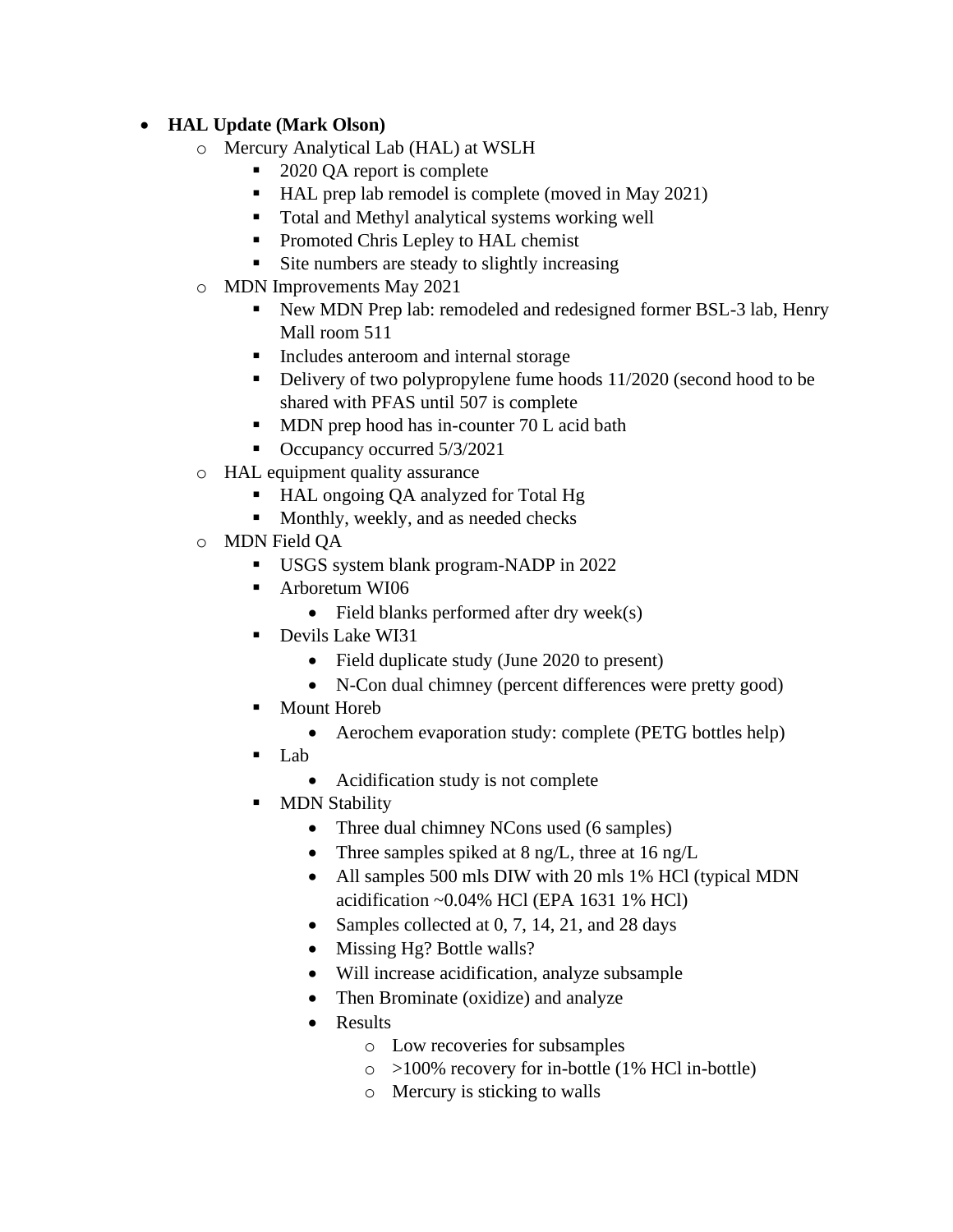- MDN Pre-Oxidation Subsampling
	- o Study initiated due to bottle shortages
	- o Found up to 80% difference in sample concentration by digesting in a separate vessel versus in-bottle
	- o MDN samples chosen from a wide range of sample volumes
	- o Raised concerns of inadequate acidification of samples (Hg sticking to bottle walls)
- Surface water subsampling
	- o Repeated this test with a surface water sample, this is acidified to 1% HCl prior to oxidation
	- o Still saw loss when digesting in a separate vessel versus inbottle
	- o Further testing needed
- Total Hg concentration are likely not affected in majority of MDN samples
- Sites with MeHg aliquots removed may be affected
- Guey-Rong presented small difference in acidification: acidified versus non-acidified (4% difference)
- NADP and TECL will continue to investigate and report more during Spring 2022 meeting
- MDN Web Data Problem
	- Investigated an excess sample overflow problem
	- Problem with MDN preliminary reports: deposition values were an order of magnitude low
	- Web site data problem: deposition was set equal to Mercury concentration
	- Affected 2545 values on the web for 11 days  $(9/27-10/8)$
	- Affected values were random only changing 46% of the MDN deposition from 2/27/2019 to 1/19/2019 (2545 of 5513 obs.)
	- All data have been corrected and confirmed
	- Need to investigate why and how, and then inform users
	- WSLH Occurrence Report filed.
- AMNet Update 2021
	- Down to 12 sites from a peak of 26
	- NY06 (Bronx) moved to NY98 (Whiteface)
	- MS12 moved to Barrow, AK (AK95)
	- 3 GEM: 9 speciation units
	- Last site visit was December 2019
	- Loaner program being used for repairs, 1135 to OH02 and NJ30
	- Site visits to resume in early 2022
	- Back-up site liaison left for a different job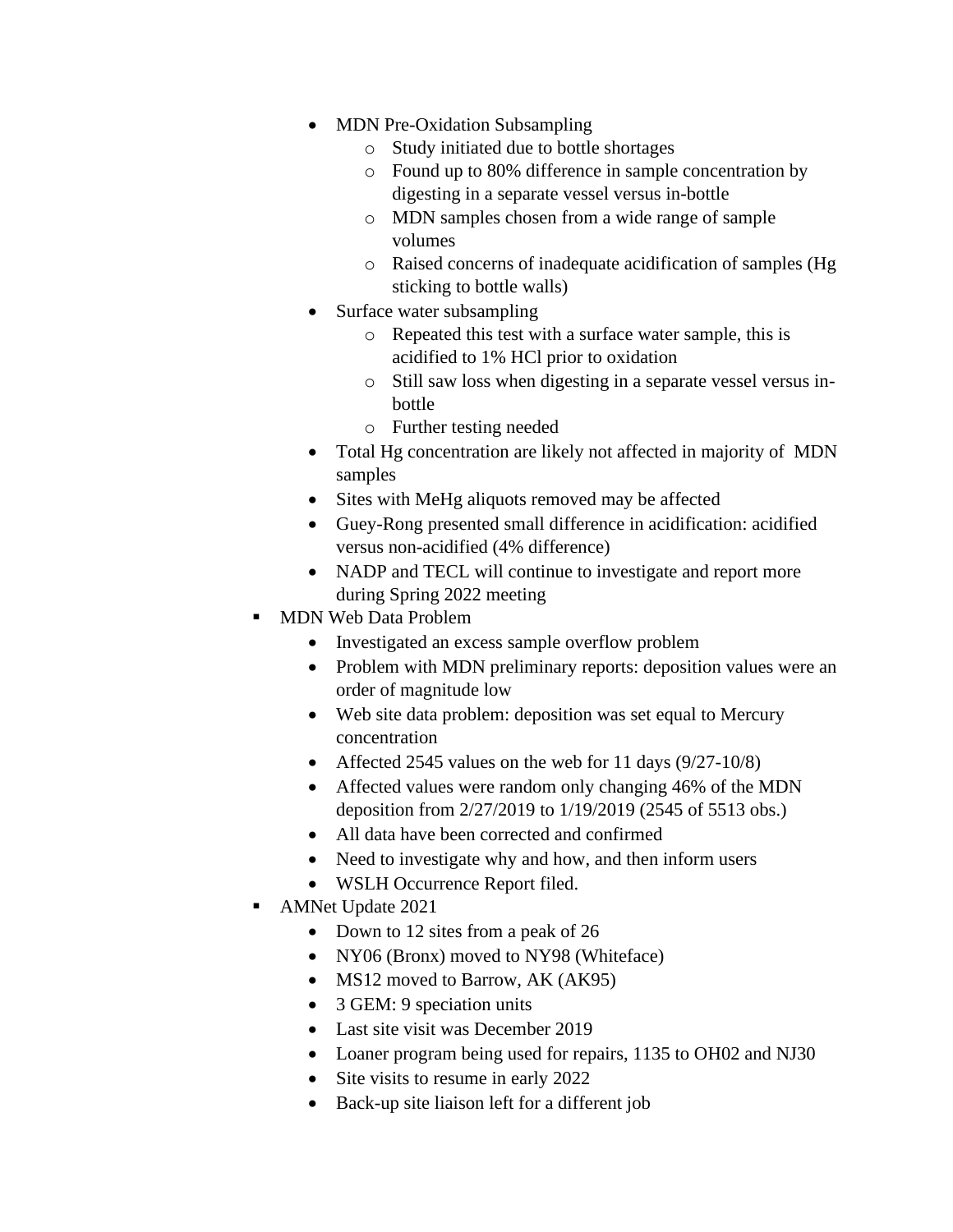- 2020 data has been validated and is online
- 2019-2020 QAR is complete, two years combined, only two site visits
- **AMNet: Tekran Trailer** 
	- Midwest (MI, MN, WI) mercury trailer was donated to NADP in 2019
	- USEPA sampling air quality in East St. Louis, IL area
	- Deployed June 2021
	- Analyzing GEM, GOM, and PBM
	- Deployment through December 2021?
	- NADP needs to perform a site audit soon
- Mercury Litterfall Network (MLN)
	- Approved by Joint 2017, Exec in 2021
	- 23 sites in 2021
	- Subsampling showed too much individual variability
	- Oven drying comparted favorably to freeze drying samples
	- SOP will be edited to include oven drying
	- Need help with collector processing and data reporting
	- Where to house data? Is this PO responsibility?
- Passive Hg Study
	- Henry Mall  $6<sup>th</sup>$  floor conversion for passive mercury
	- Tekran speciation system
	- Lab comparison with NADP, Tekran, ECCC, and Taiwan
	- Method intercomparison: Passive mercury, Japan GEM, USGS isotope, Reno cation exchange filter, NOAA Rx mercury system
	- Each group provided equipment and analysis
	- NADP provides collection, data reports, and maintenance
- NADP and PFAS
	- Remodeled old Hg prep lab (HM508) to accommodate PFAS
	- New hood for sample prep
	- Upgraded power to accommodate a SciEx 7500 LC MS/MS
	- PFAS field QA looks very good for blanks and spikes
	- Testing bag sampling for PFAS collection
	- Developing method for PFAS in air using Hi-Vol
	- Projected lab completion data  $12/30/2021$

11:46:36 From Cheryl Sue to Everyone:

CAPMoN also purchased those FIA systems. we will share our validation studies

12:02:45 From Mike McHale to Everyone: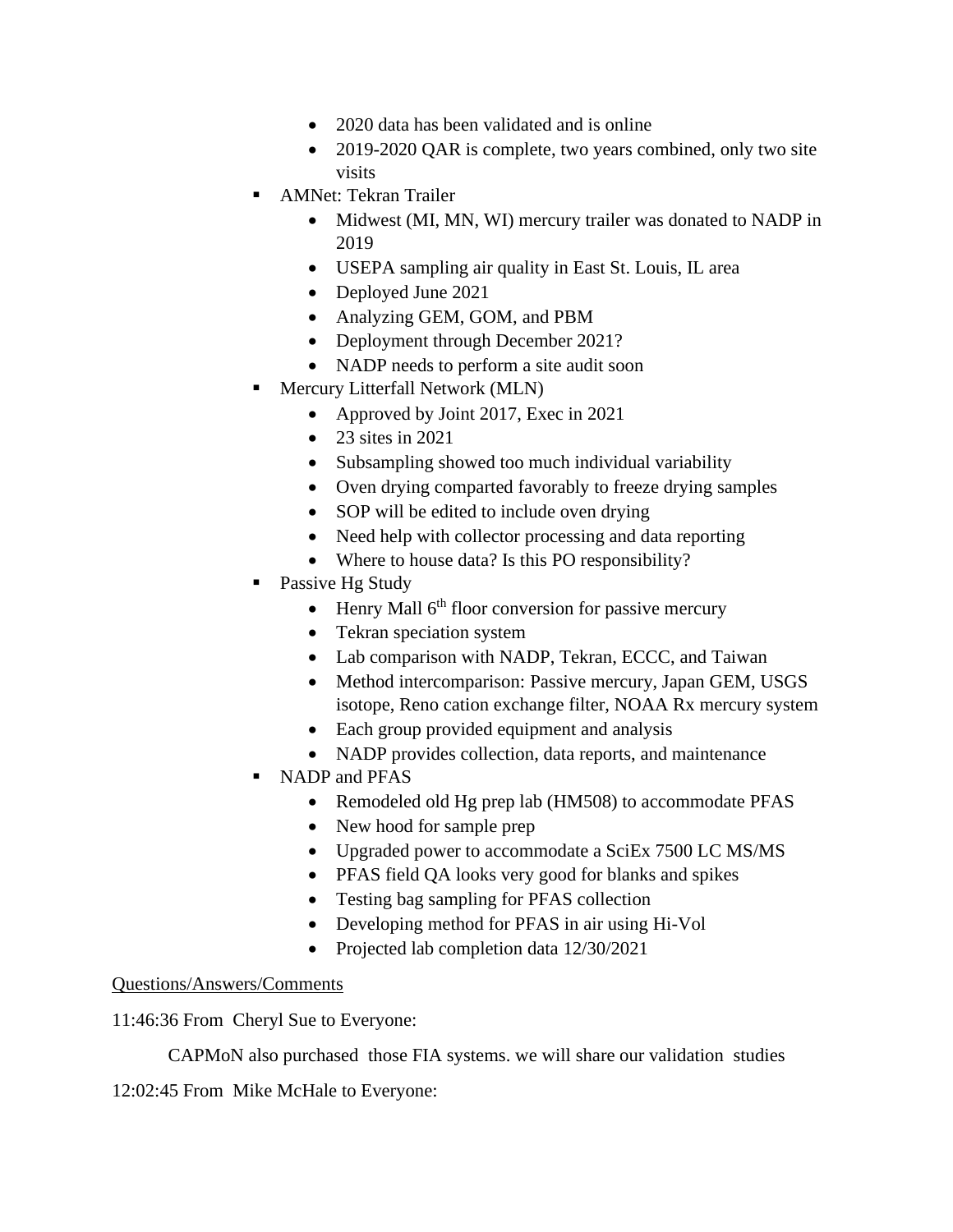Which FIA system is being used to replace the Lachat? Which manufacturer and instrument?

12:03:46 From Doug Burns to Everyone:

FIAlab is the company name I believe

12:04:59 From Cheryl Sue to Everyone:

yes FIAlab

12:34:20 From Greg Wetherbee to Everyone:

Mark: So, we've learned that subsampling does not work for this study, but the way that MDN samples are collected and analyzed currently are fine because the BrCl oxidation is done without subsampling - except for MeHg subsamples, which is another story. So, the way that this stability study has to be done is with single-chimney, co-located collectors where 1 collector is weekly and the second is bi-weekly or monthly. I have an N-CON MDN collector on the shelf. We could use this for a co-located study in Madison. I think the study needs to have a second phase as this is still a worthwhile protocol to investigate.

12:43:51 From Greg Wetherbee to Everyone:

Are we collaborating with any other organizations who are trying to measure PFAS in precipitation and ambient air, or is NADP/EPA the only team who is doing this? I don't know the literature at all, obviously. Mark Olson: we are not collaborating with anyone. John Offenburg: There are other group doing this work: ECCC and the State of Minnesota (private contractor).

Session II: November 2, 2021, 13:30-16:30 EDT

#### **Subcommittee/Science Committee Recap (Chairs) - Motions Only**

TDEP/CityDep (Greg Beachley/Greg Wetherbee/Katie Benedict)

- Approved TDEP structures and responsibilities
- Approved Amada Cole as the new TDEP Secretary.

CLAD (Emmi Felker-Quinn/ Jeff Herrick)

• Approved Nifer Wilkening as new CLAD Secretary.

MELD (Colleen Flanagan-Pritz)

• Approved the endorsement of the Passive Mercury initiative so the PO can continue to move forward in developing the initiative.

AMSC (Andy Johnson)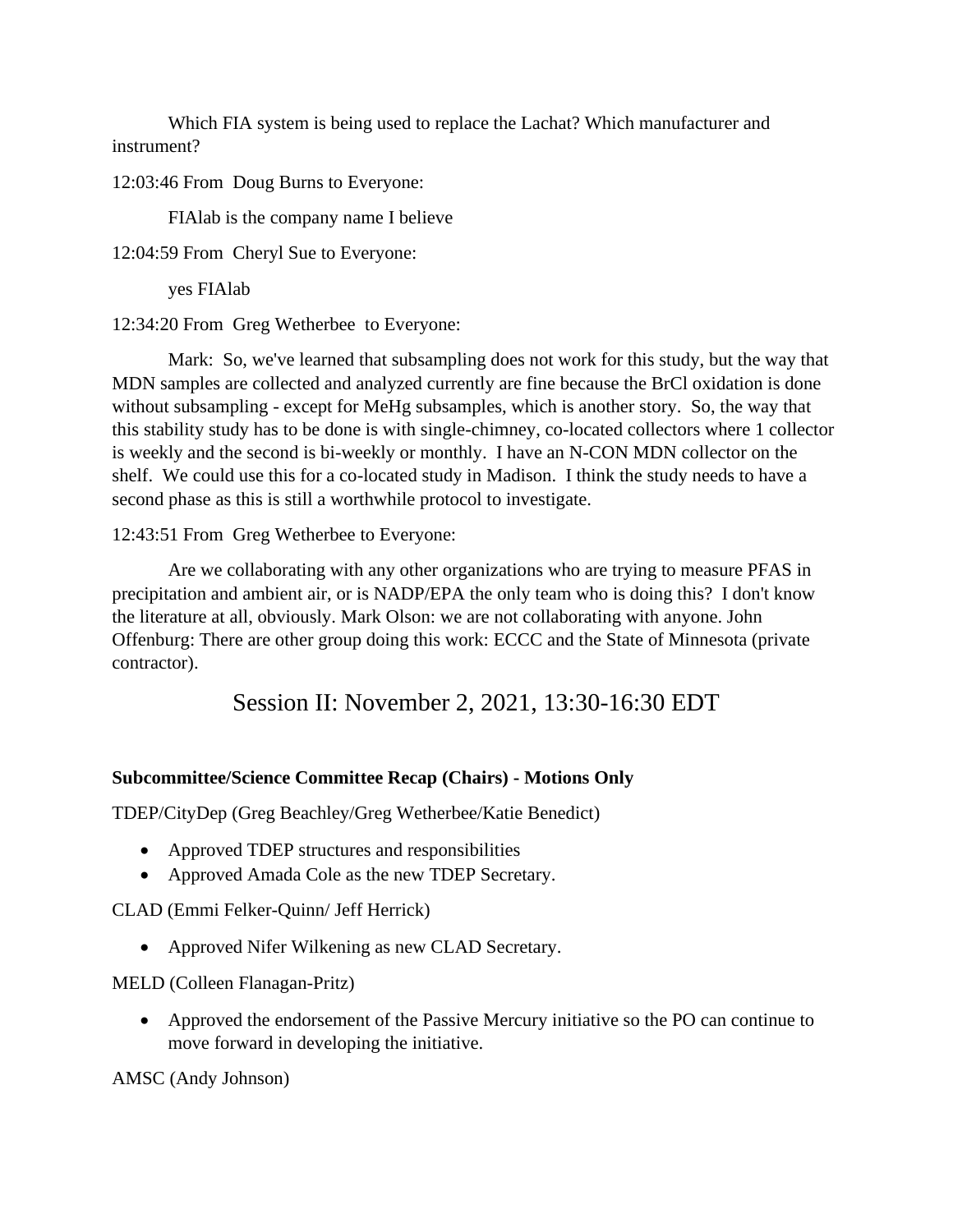• No motions.

#### QAAG (Camille Danielson/Martin Schafer)

- Five motions
	- o The NADP data management team will adjust field deployment times, field hold times and lab hold times that lead to a qualifying flag per the chart below.
	- o Reduce AMoN Field quality control (QC) samples to a minimum of 3 field duplicates and 3 travel blanks per site per year.
	- o Change the website data reporting modules to report all network data provided on the web as either VALID or INVALID. All associated qualifying notes will also be reported for both the Valid (former Quality Rating (QR) A or B) and Invalid samples (former QR of C).
	- o Approve the:
		- 2020 CAL Quality Assurance Report
		- 2020 HAL Quality Assurance Report
		- 2019/2020 AMNet Quality Assurance Report
		- NADP Quality Management Plan Version 3
	- o Proposed new combined review schedule for the CAL/HAL and program office as show in table. With external reviews taking place every three years after the first combined review in 2024. Approved by QAAG.

## Questions/Answers/Comments

Re first motion: None. Re second motion: None. Re third motion: Greg Wetherbee use 9/20/2022. Zach: are we using all of the data or just the data moving forward? Winston: use all the data. Zach agrees. Bob Larson: September should be okay. Re forth motion: None. Re fifth motion: Chris Rogers: how many reviewers needed to accomplish. Camile Danielson: we shouldn't need more than who's already on the team. Greg Wetherbee: need one more person to deal with administration and field issues. Greg Wetherbee: a few folks from budget should go to Madison for the lab reviews. Donna Schwede: folks from EPA should be part of the review team.

#### DMAG (Bob Larson)

• No motions.

#### NOS (Winston Luke)

- Approved Mike McHale as the new NOS secretary
- Approved ceasing of testing of the KJJ collector and to direct the PO to sell the existing prototypes.
- The Program Office will start replacing 7 and 11 grid sensors with improved\* versions starting immediately and continuing to evaluate the sensors at Eagle Heights. The PO will evaluate three 7 grid sensors, old vs. improved set to  $50^{\circ}$ C vs. improved set to  $75^{\circ}$ C closed temperatures.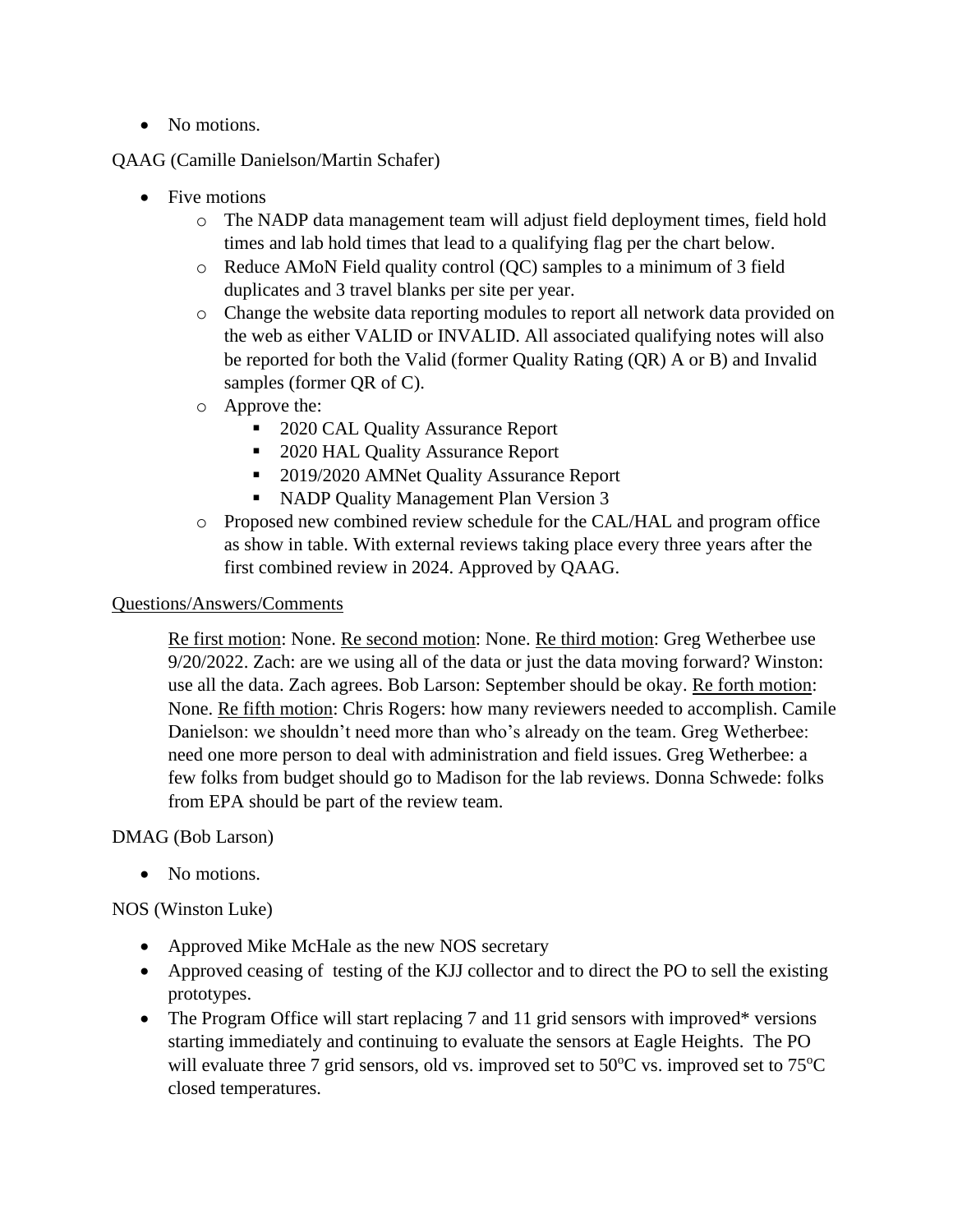- o The PO will record collector openings and exposure for each sensor.
- o The PO will encourage ACM sites to upgrade to Theis sensors. Sites will be responsible for upgrades (arm and sensor), maintenance, and replacement of Theis sensors.
	- \*Improved sensors have upgraded circuit boards and boxes.
	- **•** Comparison is "Old  $\omega$  50C : I  $\omega$  50C : I  $\omega$  75C
- o Friendly Amendment:
	- Any changes to precipitation chemistry resulting from this change will be monitored and evaluated by the Program Office to the extent practical
- o The motion approved with the "friendly amendment".

13:01:10 From Greg Wetherbee to Everyone:

The motion has to include co-located sampling and comparison of NADP chemical constituent concentrations at Eagle Heights.

13:01:42 From Greg Wetherbee to Everyone:

Evaluate is too general.

13:05:55 From Mike McHale to Everyone:

Is there a problem just sending Greg a few sensors so he can do the comparison?

13:16:38 From Maria Jones to Everyone:

EEMS records the temperature of the plate before the sensor is activated and then records the maximum temperature and the time it takes for the sensor to reach the max temperature. Charts are produced for the annual report and can be seen in the annual reports.

13:17:48 From Kulbir Banwait to Everyone:

The old sensors set to 50, and yet variable at different sites may still have higher fraction of sites closer to 50 than the extreme 80 oC. Perhaps the 75 oC should be set in relation to what temperature the median frequency temperate is relative to all sites, so the number of samples per year are not drastically affected relatively speaking among all sites.

13:26:13 From Mark Olson to Everyone:

The current set point for sensors is  $> 50$  C. They can be 100 and pass that criteria.

13:30:11 From Mark Olson to Everyone:

The initial evaluation of the NCON was started in 2008, it was approved in 2010

13:37:46 From Ryan McCammon-BLM-WYSO to Everyone:

I probably missed this, but how often do step functions exceed the "white noise" or the uncertainty of the data?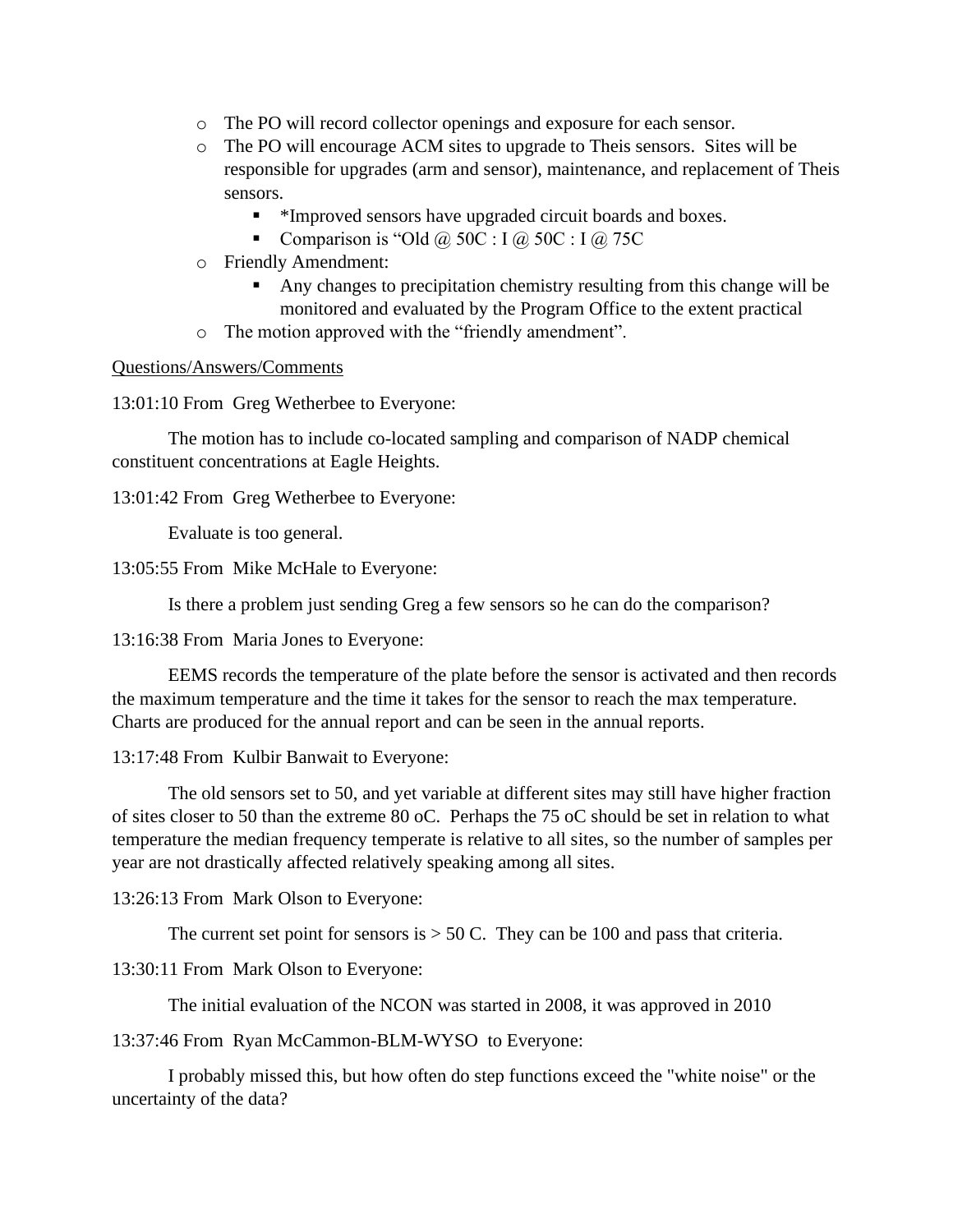13:47:30 From Donna Schwede to Everyone:

This is an important discussion, but can we resume it in the overflow time and move on with the agenda? Some people may be calling in for specific topics on the agenda and we should try to honor that.

EOS (Chris Rogers/Catherine Collins)

• No motions.

#### **USGS NADP Network Enhancements (Mike McHale)**

- Working to enhance and expand our capabilities through one time purchases rather than expanding the number of stations which would require a budget increase.
- NY68 Biscuit Brook USGS Next Generation Water Observing System (NGWOS) in 2020 added:
	- o Soil moisture
	- o Air Temperature
	- o Relative Humidity
	- o Snow Water Equivalency
- Real-time Communications
	- o Currently the USGS has real-time communications at 12 stations.
	- o The USGS purchased 10 satellite transmitters and 13 cellular modems that will be deployed during the next year (or two). We are working toward having telemetry at all USGS NADP stations
- PM2.5 Purple Air Sensors
	- o Deploying 3 Purple Air Sensors at USGS NADP stations, the locations have not been selected yet, but will likely be in the western US
- Additional Sensors at NADP Stations
	- o Soil Moisture: There has been resistance to installing soil moisture sensors at NADP stations because the USGS is in the process of making decisions about whether and how to invest in national scale soil moisture monitoring.
	- o Meteorological Variables: Although it would make sense to add air temperature, relative humidity, solar radiation, etc. at NADP stations, each of those measurements carries the obligation to service and calibrate the probes and quality assure the data all of which require labor.
	- o PFAS: The USGS purchased some PFAS laboratory supplies at the end of FY21 to help the NADP with that effort.
	- o PollenSense: Involved as a collaborating agency and are considering putting sensors at some NADP stations, but no decisions have been made yet.

#### Questions/Answers/Comments

None.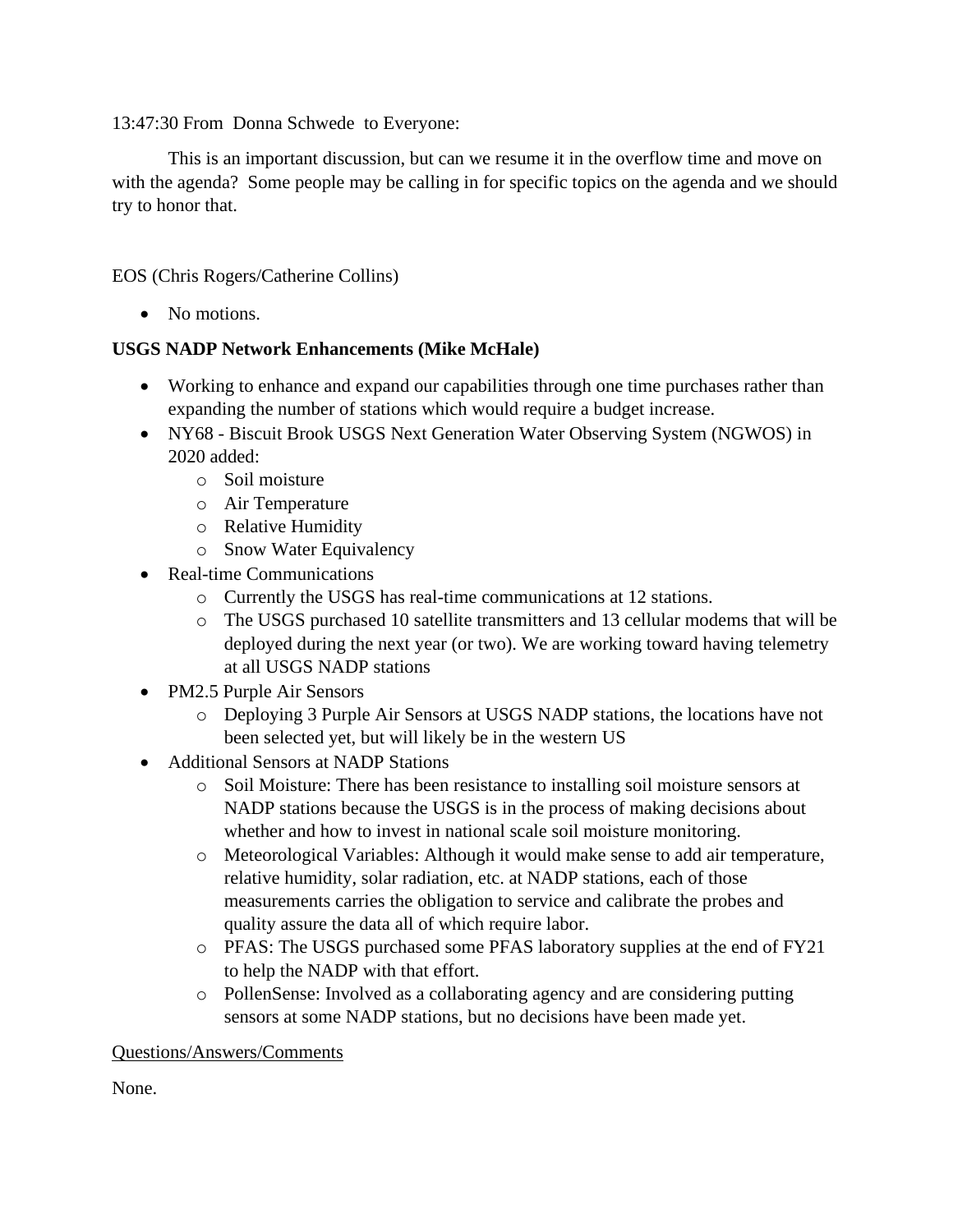# **Update on CLAD Products – (Mike Bell)**

• Most of the products are in the 70-80% completed state. Will talk more about this during the Spring 2022 meeting.

#### Questions/Answers/Comments

None.

# **Introduction to Critical Load Video Series (Linda Geiser)**

• Linda got a lot of great comments on the video.

## **PFAS Update (Martin Shafer/John Offenburg)**

- PFAS in Precipitation Pilot Study 2019-2020
	- o Concentrations of 0.2 to 6.0 ng/L equate to a wet deposition PFAS flux of 0.7 to 21 ng/m2/day (at an annual precipitation volume of 125 cm/year).
	- $\circ$  These fluxes are significant for many environments. E.g., large lakes with long residence times and terrestrial environments with few point sources.
- WI PFAS in Precipitation INTENSIVE 2020 Design & Outcomes
	- o Conducted PFAS precipitation monitoring at 8 National Atmospheric Deposition Program (NADP/NTN) sampling sites
	- o Two studies
		- Spring/Summer 2020 Background study at 7 sites (14 weeks)
		- Fall Source study at 2 sites
			- Marinette temporary installation
			- Trout Lake comparison permanent site
	- $\circ$  22 PFAS compounds were detected in at least 2 samples (6 others in just 1) sample)
		- The carboxylates (PFCAs) were by far the most frequently detected PFAS compound class
		- $\blacksquare$  The C4 C9 PFCAs were each quantified in over 90% of the samples
		- Except for PFOS, the sulfonates (PFSAs) are much less abundant in the precipitation
		- Fluorotelomers (FTSAs) and Sulfonamides (FASAs) are less frequently detected, but important at certain sites
		- Abundance of the PFCAs generally is inversely proportional to carbon number
	- o The high relative abundance of PFCAs, reflects
		- Emission sources
		- Transformations in the atmosphere
		- Precipitation washout factor
		- (PFAS compound analytical menu)
	- o WI 2020 Study Results PFAS Class Signatures
		- Generally similar class signatures at five of the sites: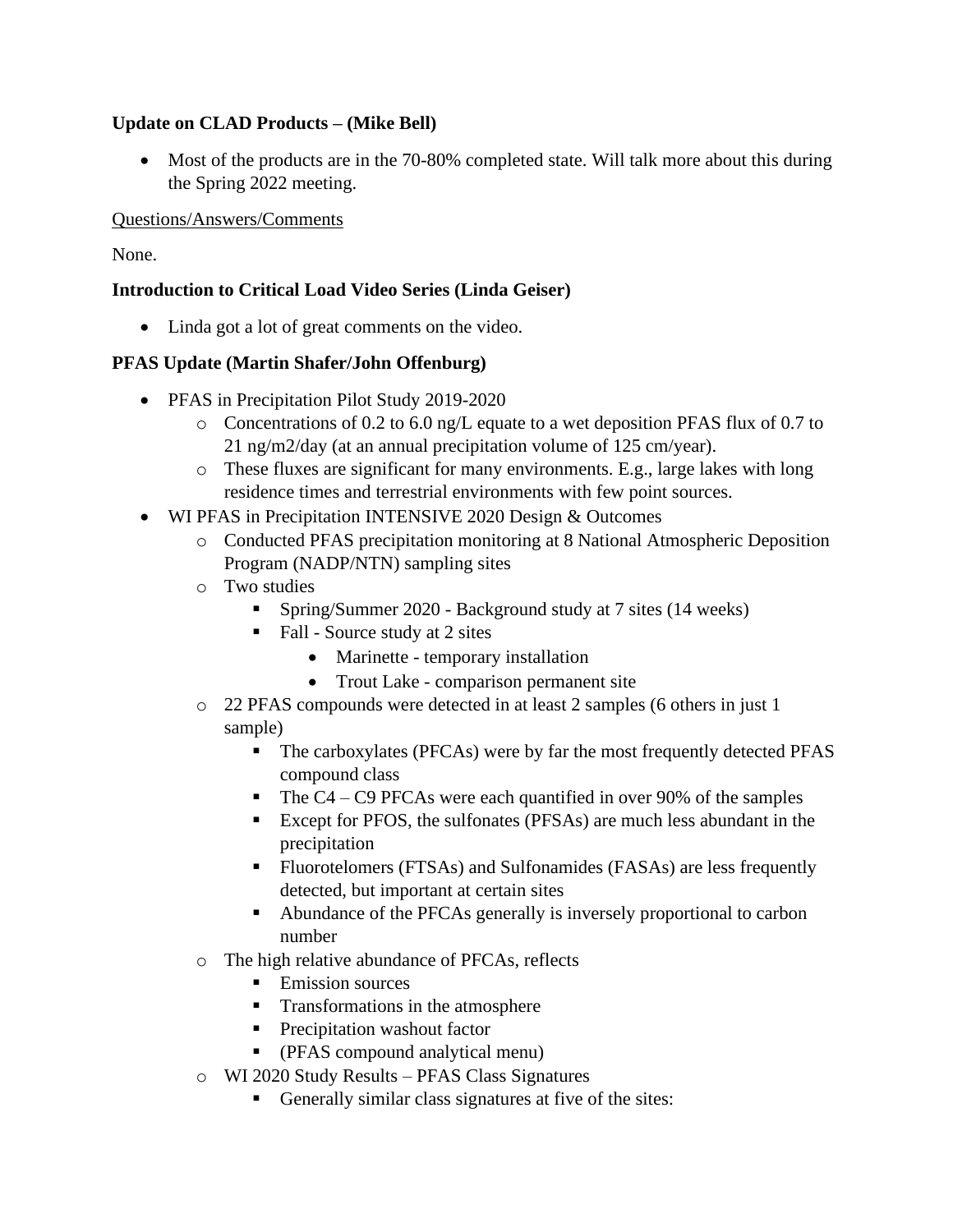- $\bullet$  (06, 37, 08, 36, 10)
- **.** Higher FASA and GENX contributions at sites  $31 \& 35$
- Higher PFSA contributions at site 35
- Site 19 (Marinette) is very different FTSAs are major contributors (in fact 6:2 FTSA is the dominant compound)
	- Point source impacted (6:2 FTSA an AFFF tracer)
	- Site was designed to measure a point source  $(< 1$  mile from the source)
- o WI 2020 Study Results PFAS Deposition Flux
	- **•** Deposition of PFAS is expressed as a precipitation volume-weighted average for the measurement period (ng/m2/day) [left axis – bars] and extrapolated to an annual flux  $(\mu g/m2/year)$  [right axis - dots]. Sum of all detected PFAS compounds shown.
	- Sites ordered approximately South to North and then West to East. Remarkably consistent total fluxes at 5 sites (06, 37, 08, 36, 10) across the state.
	- 70% higher fluxes at sites 31 (Devils Lake) and 35 (Perkinstown). 100% (double) greater fluxes at site 19 (Marinette)
	- **•** The measured precipitation fluxes of 2-3  $\mu$ g/m2 represents 25-35% of the annual accumulating flux of PFAS found in the sediment of Lake Superior
	- Weekly fluxes calculated as the product of measured PFAS concentrations and e-gage rainfall measurements at each site. Weekly fluxes then integrated.
- o WI PFAS in Precipitation INTENSIVE 2020 Quality Assurance
	- 80 Precipitation Samples  $+ 47$  QA Samples  $= 127$  Total Samples)
	- Field Method Blanks
		- Seven sites,  $n=13$
		- No detects for 32 of 36 compounds
		- Detects for 4 compounds are either below MDLs or just above
- o Key Points / Lessons Learned
	- Concentrations of individual PFAS compounds in precipitation are typically <1 ng/L, though levels can be significantly higher at specific sites/dates. However, the summed PFAS levels can exceed proposed water quality criteria.
	- Regional/background PFAS atmospheric deposition, even in the absence of a local source, may represent the dominant PFAS flux to both terrestrial and aquatic landscapes.
	- The carboxylates (PFCAs) dominate the PFAS composition of precipitation – primarily as a result of atmospheric processing.
	- Legacy PFAS compounds (PFOS, PFOA) are STILL major contributors to PFAS atmospheric pools
	- With the appropriate datasets and modeling tools, one should be able to resolve point/local sources from regional/background levels and sources.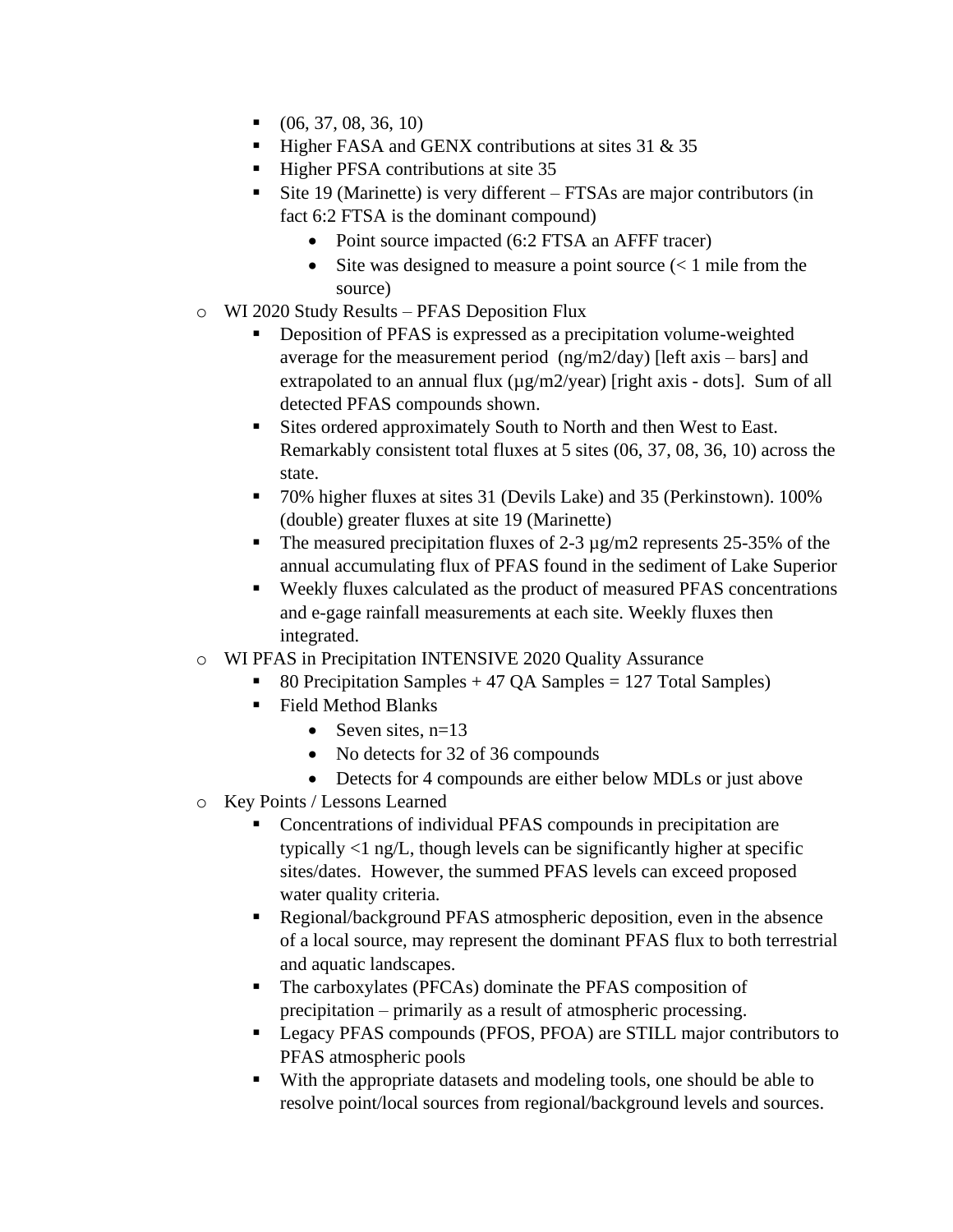- A comprehensive field and laboratory quality assurance (QA) program is absolutely essential to the production & documentation of high quality, defensible atmospheric PFAS data.
- PFAS In Precipitation EPA-ORD Pilot Program
	- o PFAS in Wet Deposition: 1st Phase Sampling Started Fall 2020
		- Casco Bay-Wolf's Neck Farm, Freeport, ME (ME96). Site Sponsor: ME DEP. 2-years. Start 10/13/2020
		- Whiteface Mountain, NY (NY98). Site Sponsor: USGS. Partner: SUNY Albany. 2-years. Start 09/01/2020
		- Washington's Crossing, NJ (NJ99). Site Sponsor: EPA/OAP/CAMD. Partner: NJ DEP. 2-years. Start 09/01/2020
		- Duke Forest, NC (NC30). 3 years of wet deposition single sampler for targeted PFAS. Start 09/08/2020
			- Including co-located triplicate samplers for PFAS wet deposition (several years)

**NOTE:** The co-located wet deposition samplers will only operate for 1-year and then NC96 and NC97 will move under the forest canopy for PFAS throughfall measurements

- NC96, NC97. Start 11/10/2020
- o PFAS in Wet Deposition: 2nd Phase Sampling Starting October 2021 and December 2021
	- Kickapoo Tribe, Powhattan, KS (KS97). Site Sponsor: Kickapoo Tribe. 1- 2-years. Start Oct. 2021.
	- Bronx, NY (NY06). Site Sponsor: NYSERDA. Partner: 1-2-years. Start Oct. 2021.
	- UW Arboretum, WI (WI06). Site Sponsor: UW-Madison/WSLH/NADP. 2-years. Start Dec. 2021.
	- Devil's Lake, WI (WI31). Site Sponsor: WDNR. 2-years. Start Dec. 2021.
	- Isolated: NY98
	- Rural: KS97, ME96, WI31
	- Suburban: NC30 (NC96,97)
	- Urban: NJ99, NY06, WI06
- o Collection at existing NADP National Trends Network (NTN) sites
	- Important buy-in  $&$  coordination w/ NADP Site Sponsors  $&$  Site **Operators**
	- **EXECUTE:** Integration with existing NAPD NTN sample protocols
		- Limit disruption to standard NTN operations
		- Coordination with NADP Central Analytical Lab and PO (supplies, QA)
		- Apply NTN PFAS tool-kit: bucket rinse (MeOH) & optimized lab processing
		- Weekly PFAS data. Samples pooled across weeks if <500mL of precipitation.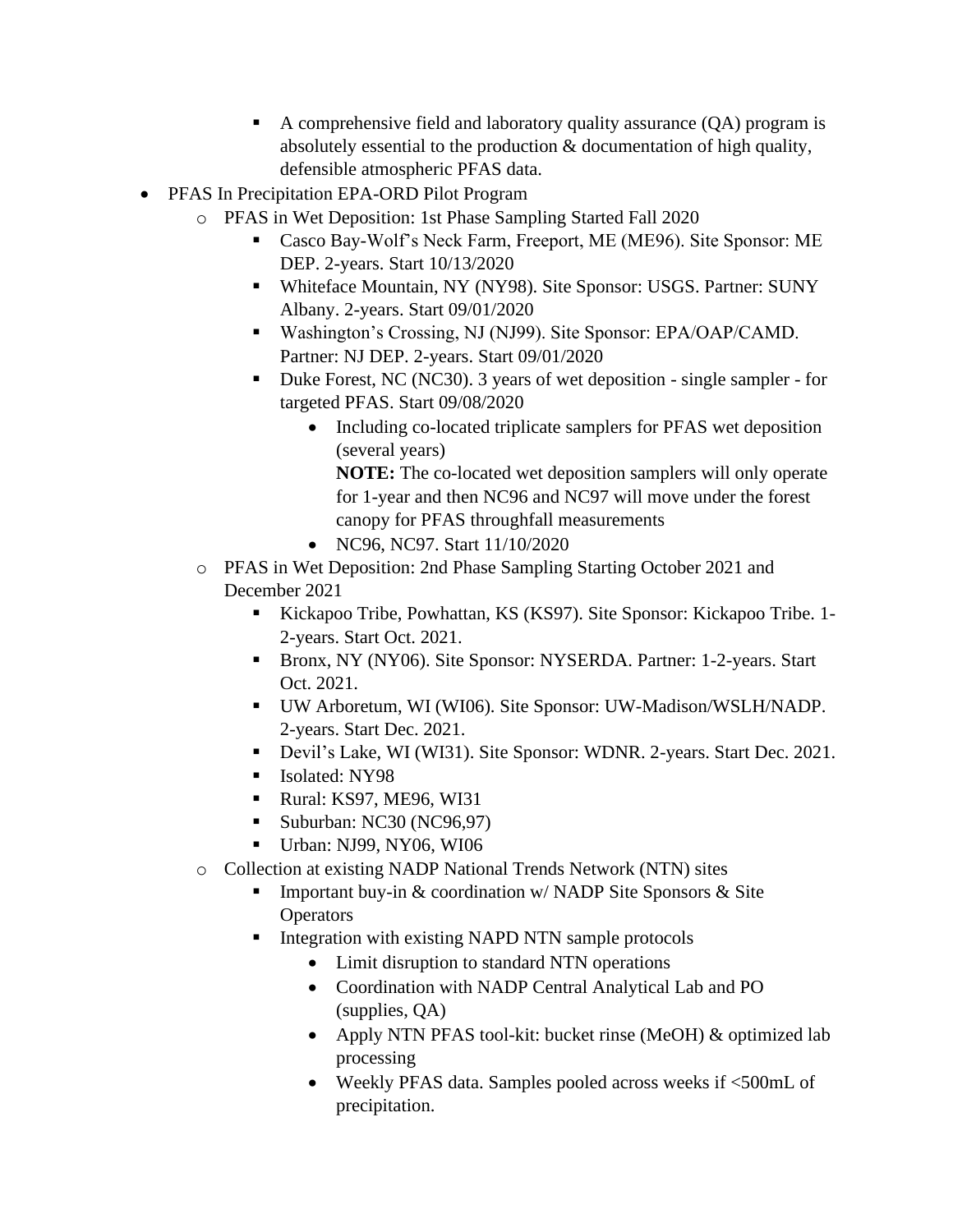- o PFAS Analysis by Wisconsin State Lab (WSLH) after NTN processing
	- 36 PFAS compounds by isotope dilution, SPE-LC/MS/MS
- o Status of EPA-ORD/NADP PFAS in Precipitation Initiative
	- 179 samples have been analyzed & reviewed as of October 2021, representing collections through mid-August 2021.
	- Samples collected from mid-August to late September have been analyzed and data are in-review.
- o Fluorine in Environmental Samples
	- Analytical Initiatives for "TOTAL" and "TRANSFORMABLE" PFAS In-Progress at UW-Madison/WSLH (for precipitation and other environmental matrices)
		- Combustion Ion Chromatography (CIC)
			- o Total PFAS (AOF, EOF)
			- o What fraction of total PFAS are we measuring with targeted methods
			- o Instrument system installed & validation complete
			- o Assessment of EOF/TOF in various matrices will begin Nov. 2021
		- Total Oxidizable Precursor Assay (TOP)
			- o Assessment of oxidizable precursors (pools of transformable PFAS)
			- o Not all PFAS are "forever"! A substantive fraction may be transformed in the environment (particularly in the atmosphere) to more stable PFAS, including those of special concern due to toxic potential
			- o Protocols are in-place and experiments initiated
		- High-Resolution quadrupole Time-of-Flight Mass Spectrometry
			- o Determination of TOTAL Fluorine
			- o Total Organic Fluorine Extractable Organic Fluorine (EOF) & Adsorbable Organic Fluorine (AOF)
- o Quantifying multi-media loadings of PFAS in the Great Lakes basin using targeted and non-targeted Analyses Study
	- Precipitation: NTN Sites in MN, WI, MI, 2 each. Monitored for 2+ years.
	- **Tributaries: 24 rivers, high and low-flow periods. Water, suspended and** bed sediments, SML.
	- Open Lake Water: 6 sites, epi- and hypo-limnion
	- Lake Sediment Cores: 5 depositional basins, cores finely sectioned, and dated. (cores in-hand).
	- Gas and Aerosol-phase PFAS method validation
	- Gas and Aerosol–phase PFAS measurements at selected NADP sites in parallel with precipitation collection
	- Funded and Supported by EPA-ORD
- "Supersite" PFAS Source/Deposition (Devils Lake & Eagle Heights) Primary Study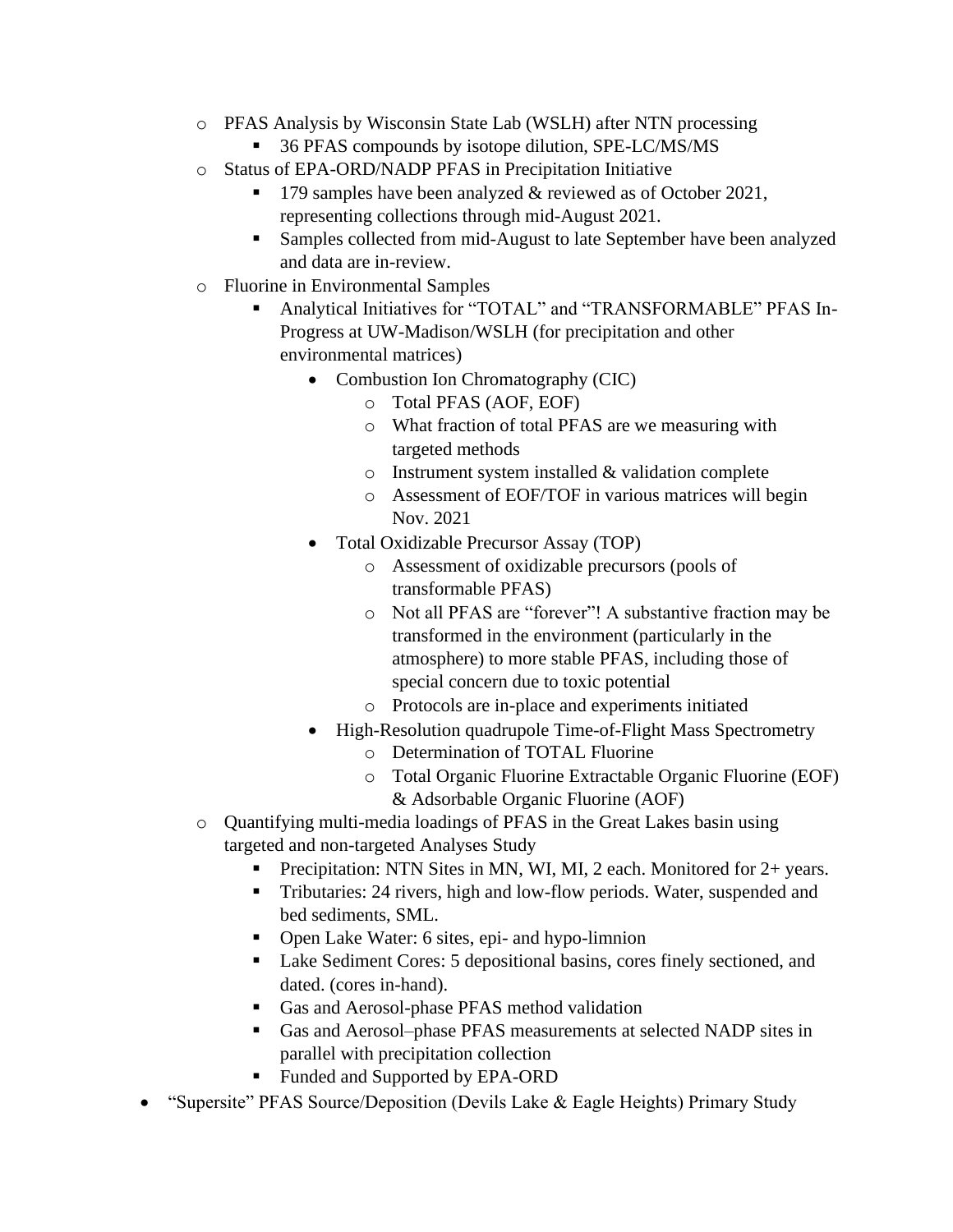- o "Supersite" Study Goals
	- ONE full year field-based study (DEC  $2021 DEC 2022$ ), funded by EPA-ORD, with some in-kind support from WDNR and WSLH. Overarching theme – Air Methods/Application for PFAS
	- Continued critical assessment and application of Hi-Vol methods for aerosol & vapor phase PFAS measurement
	- **•** Parallel detailed implementation of wet-deposition collections  $\Box$  annual budgets, washout factors, deposition velocities
	- Comparison of measured/modeled atmospheric deposition of PFAS to PFAS accumulation in soil, sediment and water receptors
- o Parallel Hi-Vol Validation Study (Devils Lake & Eagle Heights)
	- Formal dedicated assessment/validation of Hi-Vol performance for PFAS measurements in air.
	- Following standard protocol of paired un-spiked and analyte-spiked collection trains in the field.
	- One full year field-based study (DEC 2021 DEC 2022), funded by EPA-ORD, with some in-kind support from WDNR and WSLH.
	- Full plan implemented in parallel at each of TWO sites, rural (Devils Lake) and urban (Madison, Eagle Heights), for more robust performance assessment.
	- Assessment performed over course of "supersite" study (Slide 1) at both locations (either in sequence with those samples or during "off" weeks), providing great synergy for both projects, and again more robust performance evaluation.
	- Two Hi-Vols (ambient and spiked) analyzed per EPAs preferred protocol (with Filter and PUF/XAD pooled at analysis, generating one value per PFAS compound per Hi-Vol), AND an additional parallel operated Hi-Vol where the filter and PUF/XAD are analyzed separately (providing enhanced capability to understand variations in field performance)
- Other Ongoing and Potential PFAS Projects
	- o NTN BAG SAMPLING TRANSITION
		- Current field PFAS protocols fully validated for buckets only
		- Initial BAG evaluation was inconclusive (random high blank and some PFAS loss)
		- BAG Blanking and Spiking studies repeated and expanded earlier this Fall
		- Sample analyses are in-progress
	- o POTENTIAL NEW PFAS COLLABORATIONS
		- USGS Doug Burns
		- $\blacksquare$  Other States (e.g., MI)
	- o PFAS IN HUMAN SERUM
		- The WSLH completed a large study of PFAS in serum
		- Over 500 samples from a population representative cohort in WI (UW-Madison SHOW program)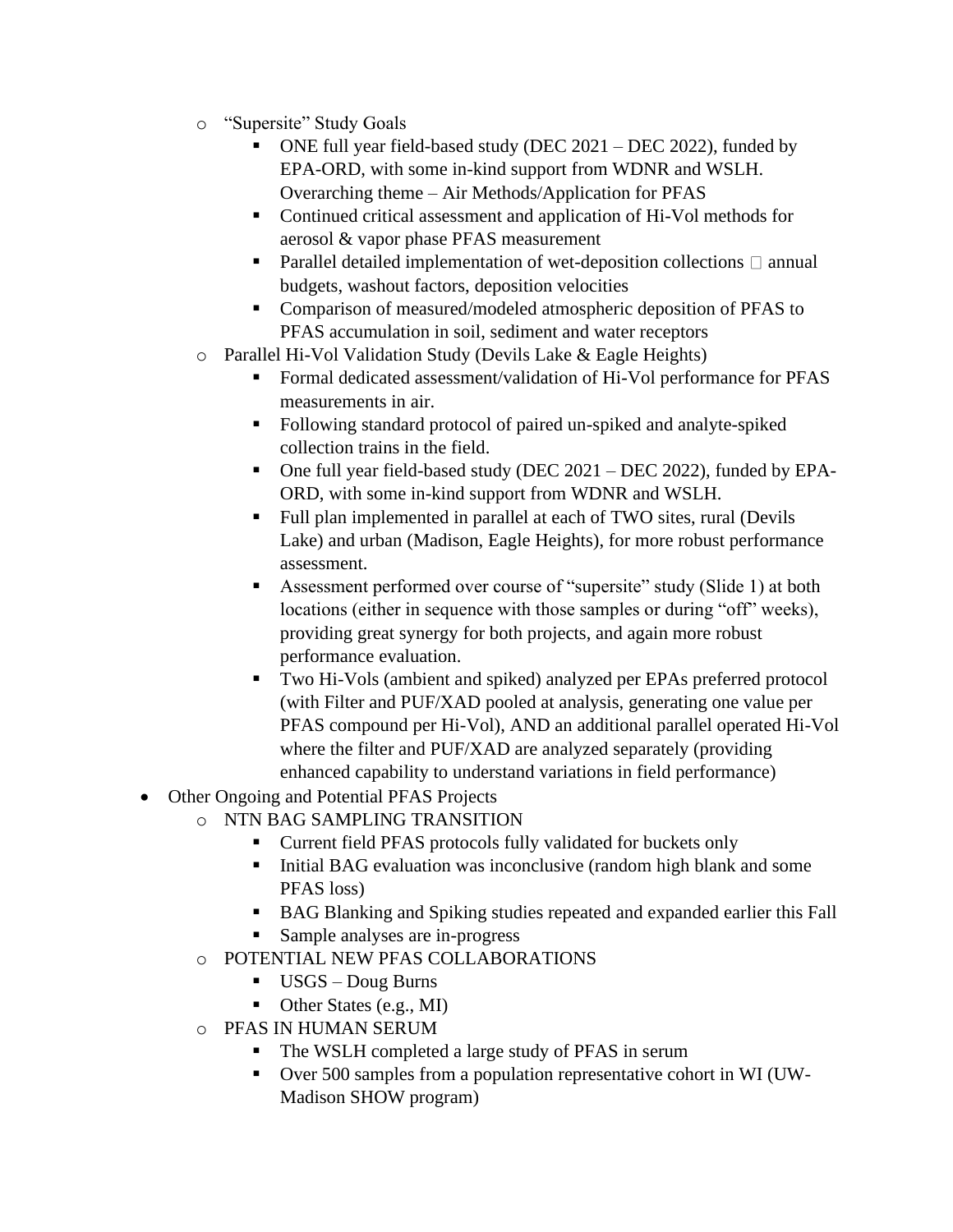- A serum method for over 40 PFAS compounds was developed with CDC/APHL funding
- Proposals/Applications In-Review
	- o Significance of "Missing" PFAS Pools in Likely Sources of PFAS to **Groundwaters** 
		- Remucal and Shafer (PIs)
		- **Detailed PFAS Characterization of Precipitation, Biosolids, Landfill** Leachate, WWTF Effluents.
		- CIC (EOF/TOF), NTA (qTOF-MS), TOP assay
		- Missing, transformable, precursor emphasis
		- Soil partitioning and leachability experiments
	- o Applications to Host APHL (American Public Health Lab) Association Fellows
		- Fellow A: Air Method Development
		- **Fellow B: New PFAS Analytical Technologies**
- PFAS Capacity and Capability Building
	- o New Research Focused Laboratory sited in the WSLH Henry Mall Location
	- o Enhanced Capacity for New Initiatives
	- o Greater Flexibility in Methods and Compounds Targeted
	- o Pre-Analytical, Analytical and Post-Analytical Functions
	- o Dedicated Space for Latest Generation LC/MS/MS (SCIEX 7500)
	- o Dedicated Space for Sample Preparation (hoods etc.)
	- o Staffed with Experienced PFAS Chemist and a Technician
	- o The Technician will have both Field Sampling and Laboratory Roles
	- o Time Allocated for New PFAS Method Development
	- o Support for Graduate Student Research
	- o Expected Synergy with Existing PFAS Lab
- What Next: In-Progress Precipitation Focused
	- o Manuscripts: (1) WI 2020 Intensive (2) NADP Pilot
	- o Expand "synoptic" sampling using NADP infrastructure
	- o Analytical enhancements
		- Very short chain and volatile compounds (e.g. FTOH)
		- Total PFAS (CIC/TOF)
		- Oxidizable component (TOP)
		- Expand scope of targeted compounds
		- Non-Targeted Analysis (NTA)
	- o Phase speciation in precipitation
	- o Washout speciation processes (Gas, Aerosol)
- What Next: "Air" Focused, Implementation Imminent
	- o Gas and Aerosol-phase PFAS method validation
	- o Gas and Aerosol–phase PFAS measurements at selected NADP sites in parallel with precipitation collection
	- o Particle partitioning modeling
	- o Parameterization of atmospheric transformation processes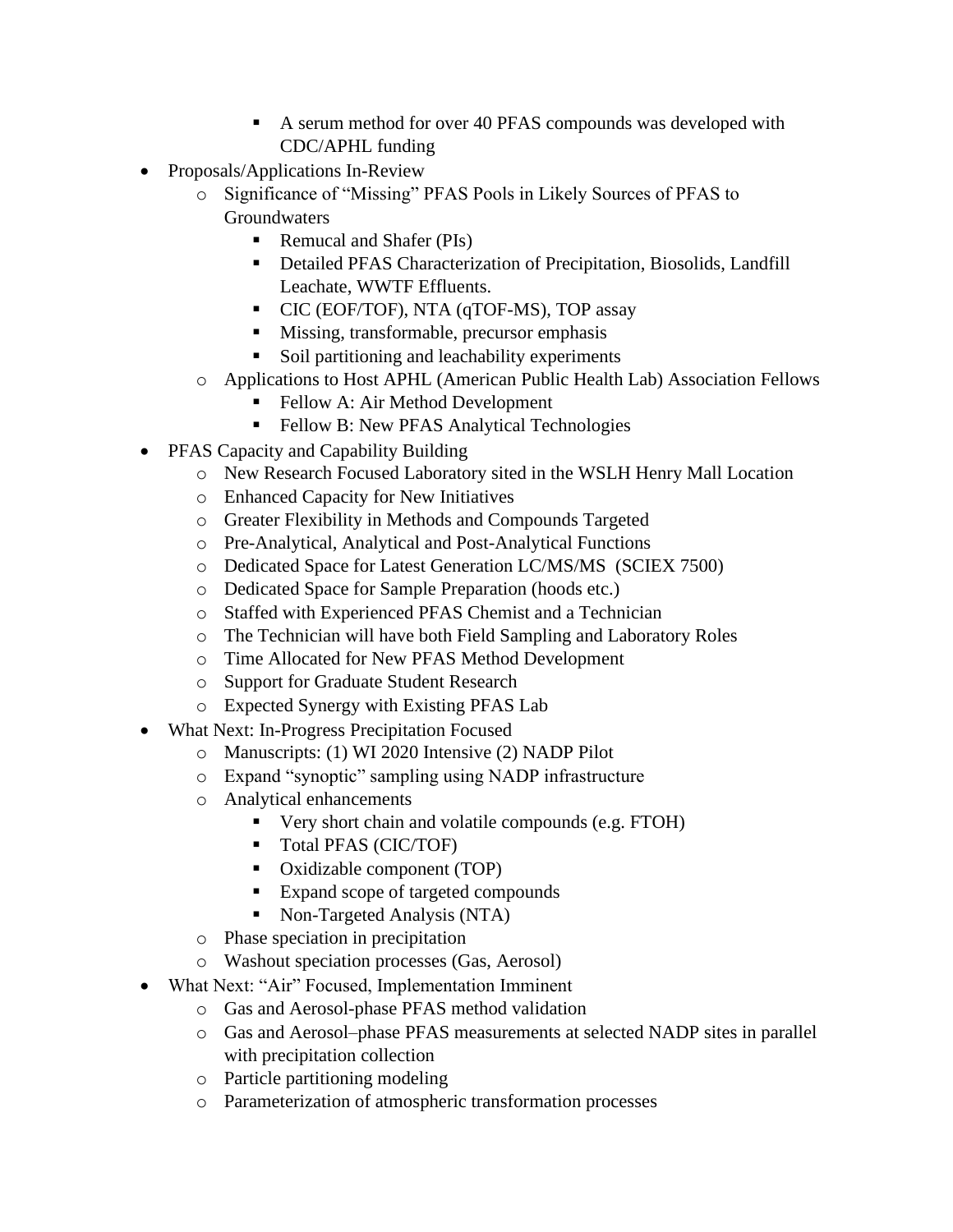- o Wet and Dry Deposition Modeling
- o Determine Emission Factors from likely major PFAS sources

None.

# **USGS External QA Program & CAL/HAL review update (Greg Wetherbee)**

- Field Audit and System Blank Programs
	- o Sample contamination and stability
	- $\circ$  Transferring sample preparation and shipping to CAL and HAL 1<sup>st</sup> quarter 2022
	- o USGS will continue to provide supplies (reference materials and bottles)
	- o USGS will continue to do the data analysis, interpretation, and reporting
- NTN and MDN interlaboratory comparison programs
	- o USGS will continue to make samples and ship to participating laboratories
	- o USGS will prepare and ship samples at Quality Systems Branch in Denver through calendar year 2022
	- o Until FY23
		- Move PCQA project to a new Project Chief and laboratory facilities in January 2023. New location: either NY WSC or WI WSC
- Co-located sampler program schedule
	- o OK00/00OK, March 2021-April 2022
	- o TX56/56TX, March 2021-April 2022
	- o OH09/09OH, January 2022-December 2023
	- o NE99/99NE, January 2022-Decembeer 2023
- Publications
	- o 2017-18 QA report
	- o Data release for 2017-18 QA data is publicly available
	- o Data release for 2019-20 QA data still in review
	- o "Estimating the urban air pollution contribution to South Platte Reiver nitrogen loads: A case study using NADP data and the SPARROW model", G. Wetherbee et al. 2021, Environmental Management.
- 2021 CAL and HAL Review
	- o Findings
		- Data Review and Coding-CAL and HAL
			- Review flagging and qualifiers for AMoN in QAAG to reduce ambiguity in flagging AMoN data.
			- Find and correct null values in AMoN data record for ammonium(NH<sup>4</sup> + ) concentration and extract volume
		- Data Review and Coding-Program Office
			- Evaluate the disconnect between PO precipitation data acquisition and analytical data whereby analytical data are "B"-coded instead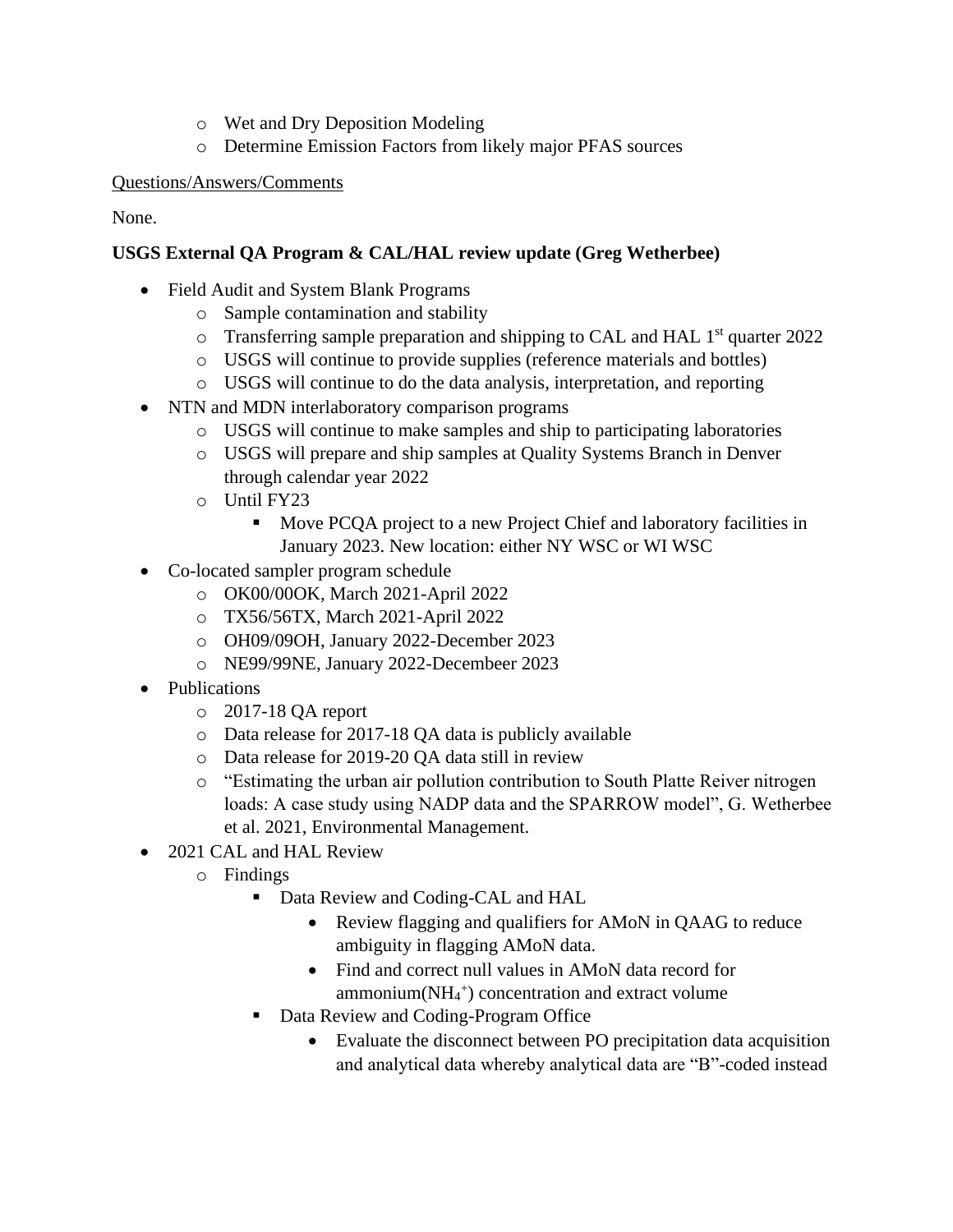of "C"-coded when an undefined sample cannot be confirmed due to missing raingage data.

- Assist CAL and HAL with first and second findings
- **IT Resources and Systems-Program Office** 
	- Draft data review SOP and a draft editing SOP are requested to be delivered to the QAAG for review by the 2022 Spring Meeting
	- Perform a OA check of web data and review/document the SAS data checking code
	- Prepare a detailed and up-to-date data change log as part of the metadata that accompanies the NADP data by end of Summer 2022.
	- Document the LIMS and all databases no later than Summer 2022
	- Plan for replacement and conversion of LIMS system in a contemporary, well-supported language. This is crucially important for sustained CAL and HAL functionality
	- Replace all existing PDAs in the field with Androids

#### Questions/Answers/Comments

14:24:52 From Doug Burns to Everyone:

a very naïve question. Are there any natural processes by which PFAS compounds can form in the environment? Or can PFAS compounds form from other human-generated pre-cursor compounds?

#### 14:53:53 From Linda Geiser to Everyone:

Really good to know that EPA is investing in the study of PFAS and that NADP has been able to play a useful role in this research. I was surprised to learn about the vast number of PFAS compounds. Just wondering what fraction might be volatile or semi-volatile and if you would expect higher condensation rates/accumulation at high elevations or polar latitudes and/or continuous deposition and revolatilization of those particular PFAS compounds over time?.

#### 14:55:44 From Kristi Morris to Everyone:

Thought I would let folks know about a USGS study on PFAS in drinking water. They are sampling from 300 locations across the US. PI is Kelly Smalling, NJ Water Science Center. They were taking volunteers earlier in October, Colleen is having her tap water from home tested.....

## **Litterfall Update, Passive Mercury Network Proposal & Methylmercury in Rain (Mark Olson/Christa Dahman)**

- Mark provided a review of what he already presented in MELD and in Joint Session 1.
- Methylmercury in Precipitation
	- o Historically, more than 70% of all Methylmercury composites have been below Eurofins' reporting limit (0.05 ng/L)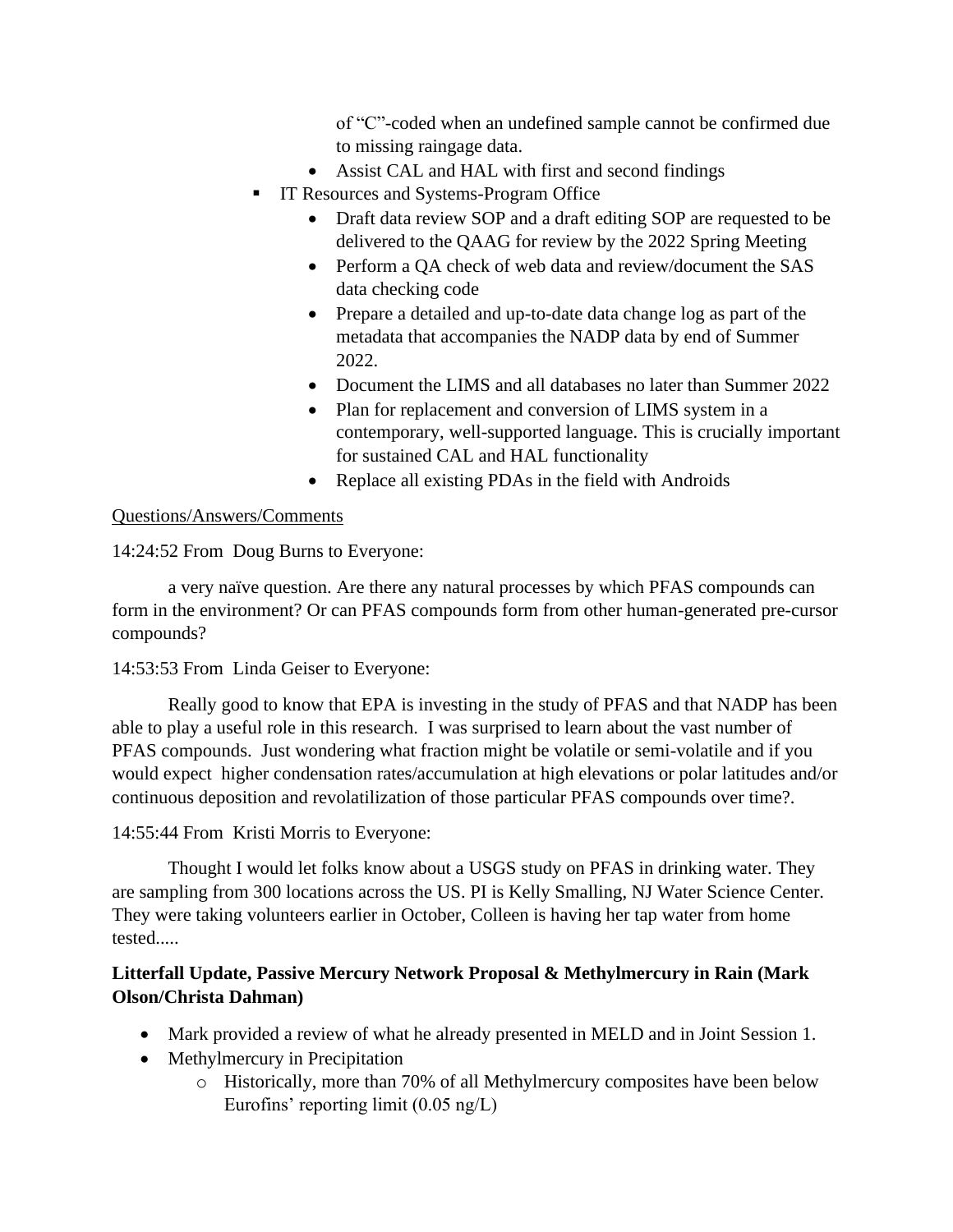- $\circ$  Since WSLH started analyzing composites, 88% have been less than 0.05 ng/L
- o Currently 7 sites request methylmercury in precipitation
	- $\blacksquare$  MN16, MN18, MN27, TN11, TN12 (seasonal), and NJ30
- o Methylmercury is very low in MND precipitation, and easily affected by contamination (pollen/plant, insect/animal)
- o For the summer and fall of 2021 only, sampling has changed from monthly composite to weekly individual (volume permitting) to control for the effect of debris and contamination
	- Aliquot taken from samples  $\geq 200$  mL
- o Approximately 30% of the sample aliquots taken have been analyzed
	- 24 samples analyzed to date (of 70 collected so far)
- o Results
	- The primary contaminants in this data set included pollen/plant and animal/insect contamination
	- All samples contained either pollen/plant and/or animal/insect expect M2102475, which only contained dirt/soot/ash.
	- $\blacksquare$  Methyl accounted for <2% of the total measured mercury in all samples
	- 75% of the samples analyzed measured at or below the method detection, 0.1 ng/L (Instrument DL  $\sim$ 0.02 ng/L)
	- All samples which were free from debris/contamination were below detection limits
- o Methyl Subsampling Problem?
	- **•** Preliminary results show Mercury is sticking to the bottle walls even with acidification (MDN or USEPA 1631)
	- Appears to require oxidation with BrCl to recover Mercury from bottle walls
	- Oxidation destroys Methylmercury
	- Is subsampling for Methyl (10%) biasing total mercury values high?
	- Are Methyl subsamples biased low due to mercury on walls?
	- Is historically low concentrations related to limitations of aliquoting?
- o Methylmercury Discussion
	- More testing is required in light of results indicating surface adsorption
	- Additional data from this year's non-compositing study is needed
	- Working with surface water sampler to collect samples directly into distillation vessels, parallel to traditional samples
	- Will seek input from others (especially Eric Prestbo)
	- Consider dual chimney for methylmercury sites
	- Should we stop aliquoting altogether while more work is done?
	- If we continue compositing, should be implement any changes?

15:23:04 From Greg Wetherbee to Everyone: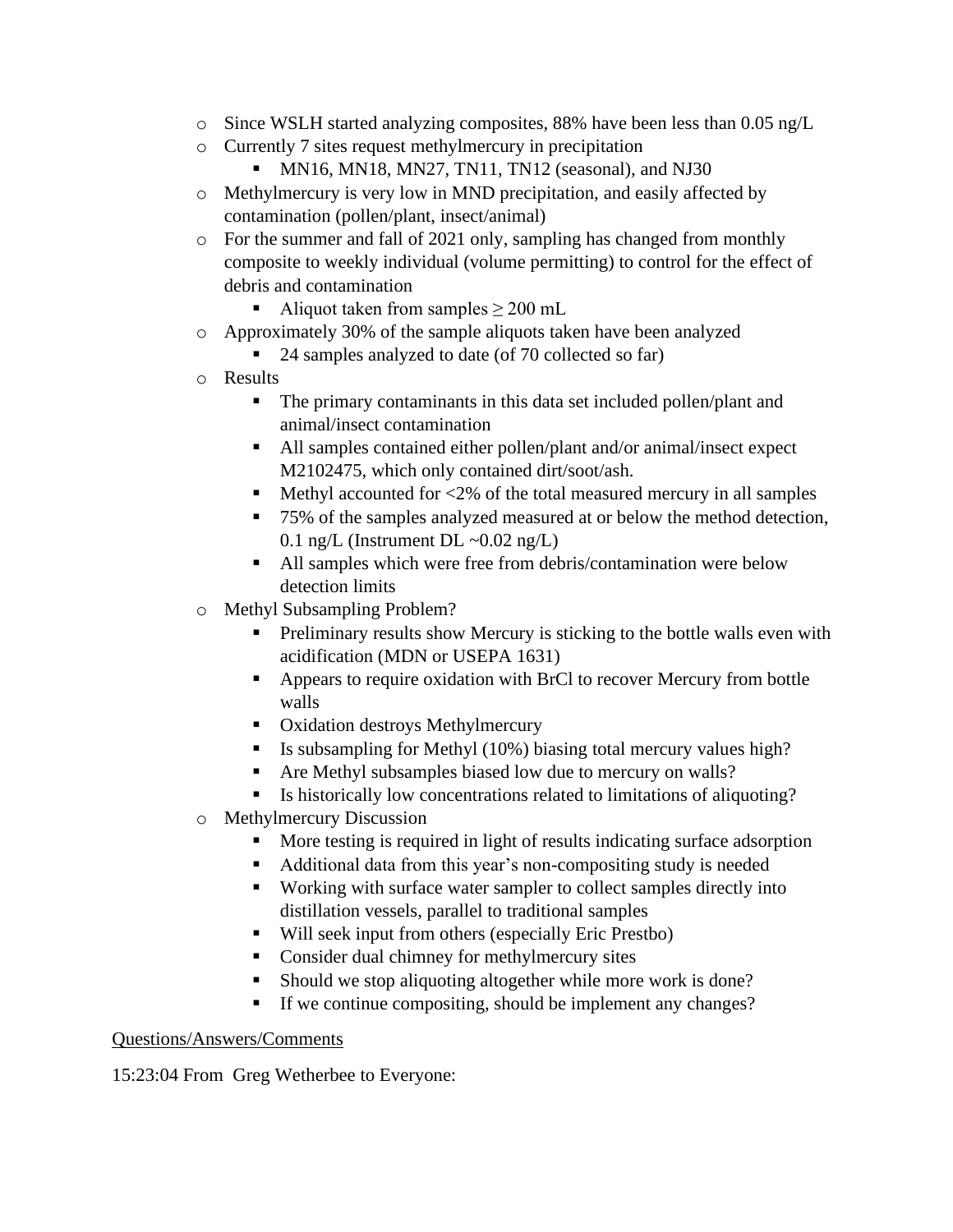Like I typed in the chat yesterday with no reply, the stability study has to be done with independent, single-chimney N-CON samplers with 1 sampler removing the spiked sample weekly and the 2nd (3rd, etc.) sampler being collected bi-weekly or monthly. You have demonstrated that the subsampling protocol does not work due to sorption of Hg prior to oxidation. Christa Dahman: Seems like stability is okay, but more work needs to be done. Chris Worley: is there an alternative bottle that doesn't have the sticking issue? Christa Dahman: Checking into other options. Winston Luke: do we need any motion concerning this? Christa Dahman: need to meet with all 7 sites involved with this effort. Winston Luke: before proceeding with any additional steps, let WSLH talk to the 7 sites then we revisit during Spring 2022 meeting. Jamie S.: we need to be careful in deciding this measurement is not important.

#### **Nomination of NADP Secretary (Greg Wetherbee)**

• Nominated and approved Mike Bell as the next Secretary

#### **Spring Meeting 2022 (Ryan McCammon)**

- April 18-22, 2022, at The Concourse Hotel.
- Hybrid virtual/in-person meeting.
- Deadline for reservations: March 20, 2022.
- Do we need to reevaluate how we conduct our meeting (i.e., streamline our efforts)?

#### Questions/Answers/Comments

#### 15:57:27 From Linda Geiser to Everyone:

Ryan et al--re Spring Hybrid Meeting. USFS will require meetings management for this meeting because of the registration fee and the travel. That means it will be necessary to start right away to have permission by April. Being that no travel budgets have been set up for FY 22 yet and we will not even start to go back to our buildings until January at the earliest (more likely March), I do not foresee that FS employees will be able to attend in person. Currently only firerelated travel is allowed. So a hybrid option without a fee is my best suggestion to retain FS participation.

#### **Final Discussion/Questions/Wrap-up (Winston Luke)**

Chris Rogers moved to adjourn the meeting. Mike McHale seconded. Motion passed.

#### **Attendee List**

| Abby Carr            | abigail.carr@slh.wisc.edu      |
|----------------------|--------------------------------|
| Amanda Cole          | amanda.cole@ec.gc.ca           |
| Amy Mager            | amy.mager@slh.wisc.edu         |
| Andrew Johnson       | apjinme@gmail.com              |
| Anita Rose           | anita.rose@usda.gov            |
| Anne Marie Macdonald | annemarie.macdonald@ec.gc.ca   |
| Anne Rea             | rea.anne@epa.gov               |
| Camille Danielson    | camille.danielson@slh.wisc.edu |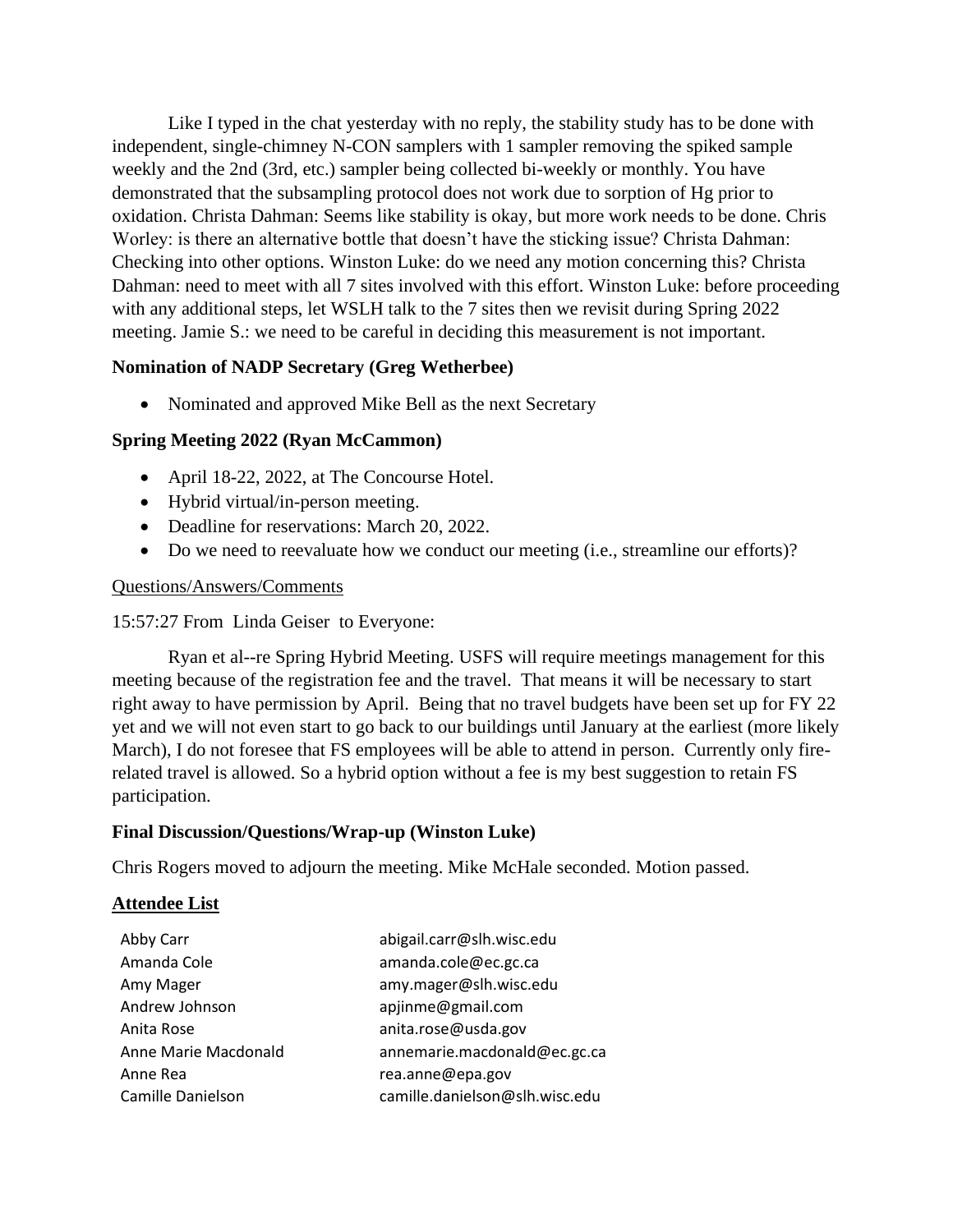Cheryl Sue cheryl.sue@ec.gc.ca David Gay dgay2@wisc.edu Doug Burns daburns@usgs.gov Gary Yip **Gary** Yip **gary.yip** @ec.gc.ca Greg Wetherbee wetherbe@usgs.gov Jason Lynch lynch.jason@epa.gov John Walker walker.johnt@epa.gov Katie Blaydes **Katie Blaydes** kblaydes@wisc.edu Kristi Morris **Kristi** morris@nps.gov Linda Geiser **linda.geiser@usda.gov** Mike McHale **mmchale@usgs.gov** Richard Grant **rgrant@globaliedu.org** Rodolfo Sosa Echeverria rodsosa@unam.mx Ryan McCammon rmccammon@blm.gov

Chris Rogers christopher.rogers@woodplc.com Chris Worley chris.worley@slh.wisc.edu Colin Kelly colin.kelly@slh.wisc.edu Colleen Flanagan Pritz colleen\_flanagan\_pritz@nps.gov Dana Grabowski dana.grabowski@slh.wisc.edu Donna Schwede schwede.donna@epa.gov Emmi Felker-Quinn emmi\_felker-quinn@nps.gov Eric Hebert eric.hebert@ee-ms.com Greg Beachley **beachley.gregory@epa.gov** Hanna Mesraty hanna.mesraty@gmail.com Jamie Schauer wslhdirector@slh.wisc.edu Jason O'Brien jason.obrien2@canada.ca Jim Hermanson james.hermanson@wisc.edu John Jansen hojoman474@gmail.com John Offenberg offenberg.john@epa.gov Kat Ko# NPS katherine ko@nps.gov Kevin Mishoe kevin.mishoe@woodplc.com Kulbir Banwait **Kulbir.banwait@ec.gc.ca** Marcus Stewart marcus.stewart@woodplc.com Maria Jones maria.jones@ee-ms.com Martin Shafer martin.shafer@slh.wisc.edu Mark Olson mark.olson@slh.wisc.edu Melissa Puchalski puchalski.melissa@epa.gov Mike Bell michael\_d\_bell@nps.gov Nicholas Levitt nicholas.levitt@slh.wisc.edu Nichole Davis nichole.davis@slh.wisc.edu Ralph Perron ralph.perron@usda.gov Richard Tanabe richard.tanabe@slh.wisc.edu rick Haeuber haeuber.richard@epa.gov Robert Larson boblarson57@gmail.com Selma Isil selma.isil@woodplc.com